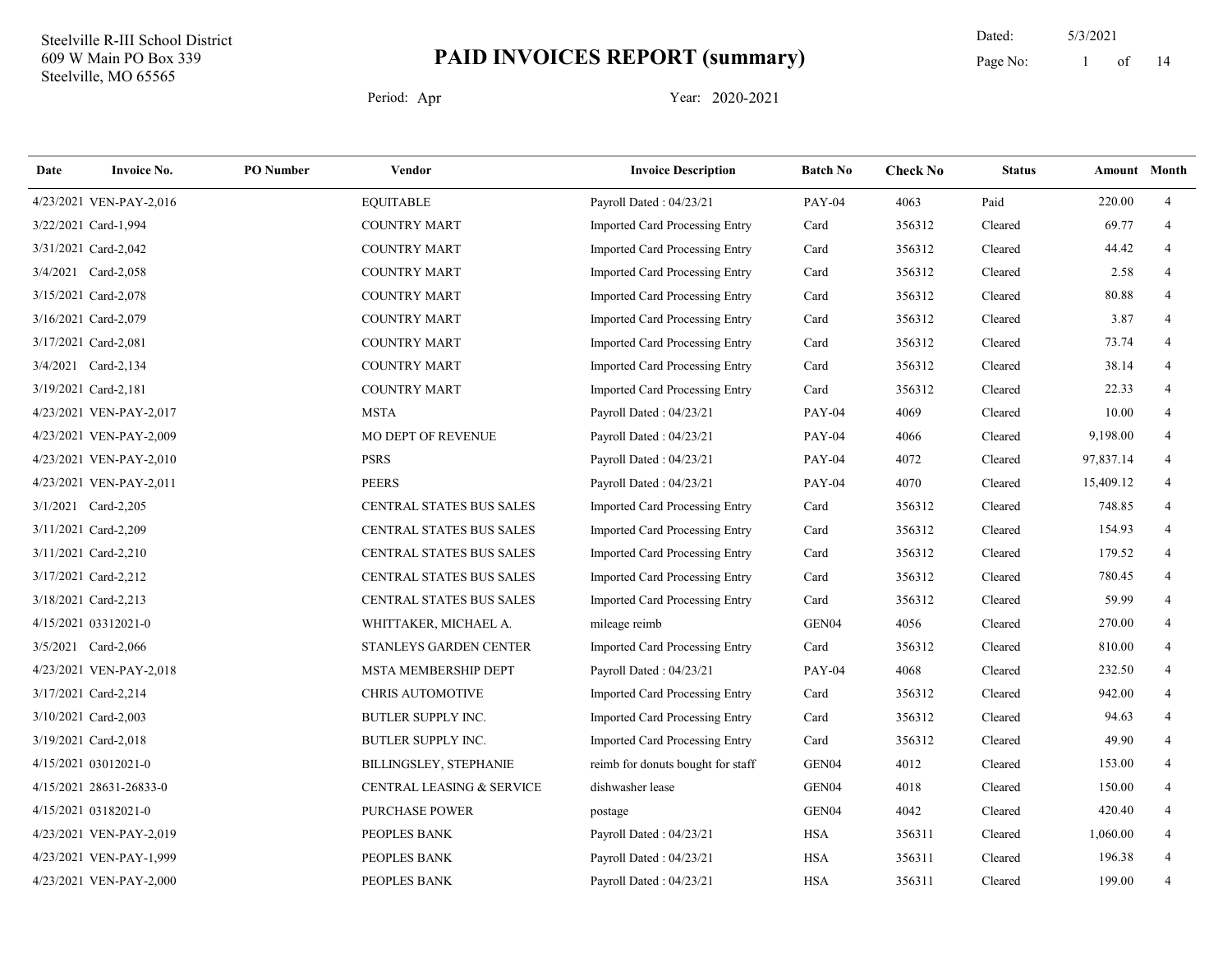14 Dated: 5/3/2021 Page No: 2 of

| Date | <b>Invoice No.</b>      | <b>PO</b> Number | Vendor                       | <b>Invoice Description</b>            | <b>Batch No</b> | <b>Check No</b> | <b>Status</b> | Amount Month |                |
|------|-------------------------|------------------|------------------------------|---------------------------------------|-----------------|-----------------|---------------|--------------|----------------|
|      | 4/23/2021 VEN-PAY-2,001 |                  | PEOPLES BANK                 | Payroll Dated: 04/23/21               | <b>HSA</b>      | 356311          | Cleared       | 276.52       | $\overline{4}$ |
|      | 4/23/2021 VEN-PAY-2,012 |                  | PEOPLES BANK                 | Payroll Dated: 04/23/21               | <b>PAY-04</b>   | 4071            | Cleared       | 21,304.30    | 4              |
|      | 4/23/2021 VEN-PAY-2,013 |                  | PEOPLES BANK                 | Payroll Dated: 04/23/21               | <b>PAY-04</b>   | 4071            | Cleared       | 15,128.04    | 4              |
|      | 4/23/2021 VEN-PAY-2,014 |                  | PEOPLES BANK                 | Payroll Dated: 04/23/21               | <b>PAY-04</b>   | 4071            | Cleared       | 3,189.12     |                |
|      | 4/23/2021 VEN-PAY-2,015 |                  | PEOPLES BANK                 | Payroll Dated: 04/23/21               | <b>PAY-04</b>   | 4071            | Cleared       | 8,619.90     | 4              |
|      | 3/9/2021 Card-2,155     |                  | <b>STEELVILLE DRUG STORE</b> | <b>Imported Card Processing Entry</b> | Card            | 356312          | Cleared       | 22.09        | 4              |
|      | 3/16/2021 Card-1,946    |                  | AMAZON.COM                   | Imported Card Processing Entry        | Card            | 356312          | Cleared       | 25.47        | 4              |
|      | 3/16/2021 Card-1,947    |                  | AMAZON.COM                   | Imported Card Processing Entry        | Card            | 356312          | Cleared       | 50.82        |                |
|      | 3/3/2021 Card-1,961     |                  | AMAZON.COM                   | Imported Card Processing Entry        | Card            | 356312          | Cleared       | 20.50        |                |
|      | 3/4/2021 Card-1,974     |                  | AMAZON.COM                   | Imported Card Processing Entry        | Card            | 356312          | Cleared       | 63.80        | 4              |
|      | 3/3/2021 Card-1,998     |                  | AMAZON.COM                   | Imported Card Processing Entry        | Card            | 356312          | Cleared       | 68.68        | 4              |
|      | 3/16/2021 Card-2,009    |                  | AMAZON.COM                   | Imported Card Processing Entry        | Card            | 356312          | Cleared       | 442.44       | 4              |
|      | 3/30/2021 Card-2,195    |                  | AMAZON.COM                   | <b>Imported Card Processing Entry</b> | Card            | 356312          | Cleared       | 161.88       | 4              |
|      | 3/10/2021 Card-2,067    |                  | AMAZON.COM                   | Imported Card Processing Entry        | Card            | 356312          | Cleared       | 30.98        | 4              |
|      | 3/5/2021 Card-2,139     |                  | AMAZON.COM                   | Imported Card Processing Entry        | Card            | 356312          | Cleared       | 157.56       | $\overline{4}$ |
|      | 3/9/2021 Card-2,143     |                  | AMAZON.COM                   | Imported Card Processing Entry        | Card            | 356312          | Cleared       | 69.98        | 4              |
|      | 3/11/2021 Card-2,157    |                  | AMAZON.COM                   | Imported Card Processing Entry        | Card            | 356312          | Cleared       | 38.74        | 4              |
|      | 3/18/2021 Card-2,175    |                  | AMAZON.COM                   | Imported Card Processing Entry        | Card            | 356312          | Cleared       | 9.99         | 4              |
|      | 3/24/2021 Card-2,186    |                  | AMAZON.COM                   | Imported Card Processing Entry        | Card            | 356312          | Cleared       | 9.99         | 4              |
|      | 3/16/2021 Card-2,010    |                  | AMAZON.COM                   | Imported Card Processing Entry        | Card            | 356312          | Cleared       | 555.36       | 4              |
|      | 3/16/2021 Card-2,011    |                  | AMAZON.COM                   | <b>Imported Card Processing Entry</b> | Card            | 356312          | Cleared       | 323.68       | 4              |
|      | 3/25/2021 Card-2,021    |                  | AMAZON.COM                   | Imported Card Processing Entry        | Card            | 356312          | Cleared       | 39.74        | 4              |
|      | 3/16/2021 Card-2,037    |                  | AMAZON.COM                   | Imported Card Processing Entry        | Card            | 356312          | Cleared       | 59.99        |                |
|      | 3/16/2021 Card-2,038    |                  | AMAZON.COM                   | <b>Imported Card Processing Entry</b> | Card            | 356312          | Cleared       | 59.99        |                |
|      | 3/6/2021 Card-2,063     |                  | AMAZON.COM                   | <b>Imported Card Processing Entry</b> | Card            | 356312          | Cleared       | 43.96        | 4              |
|      | 3/1/2021 Card-2,104     |                  | PERKINS LUMBER COMPANY       | Imported Card Processing Entry        | Card            | 356312          | Cleared       | 59.49        | $\overline{4}$ |
|      | 3/1/2021 Card-1,996     |                  | PERKINS LUMBER COMPANY       | Imported Card Processing Entry        | Card            | 356312          | Cleared       | 1,556.92     | 4              |
|      | 3/31/2021 Card-2,029    |                  | PERKINS LUMBER COMPANY       | Imported Card Processing Entry        | Card            | 356312          | Cleared       | 3,874.84     | 4              |
|      | 3/31/2021 Card-2,202    |                  | PERKINS LUMBER COMPANY       | Imported Card Processing Entry        | Card            | 356312          | Cleared       | 31.38        | 4              |
|      | 3/31/2021 Card-2,203    |                  | PERKINS LUMBER COMPANY       | Imported Card Processing Entry        | Card            | 356312          | Cleared       | 37.99        | 4              |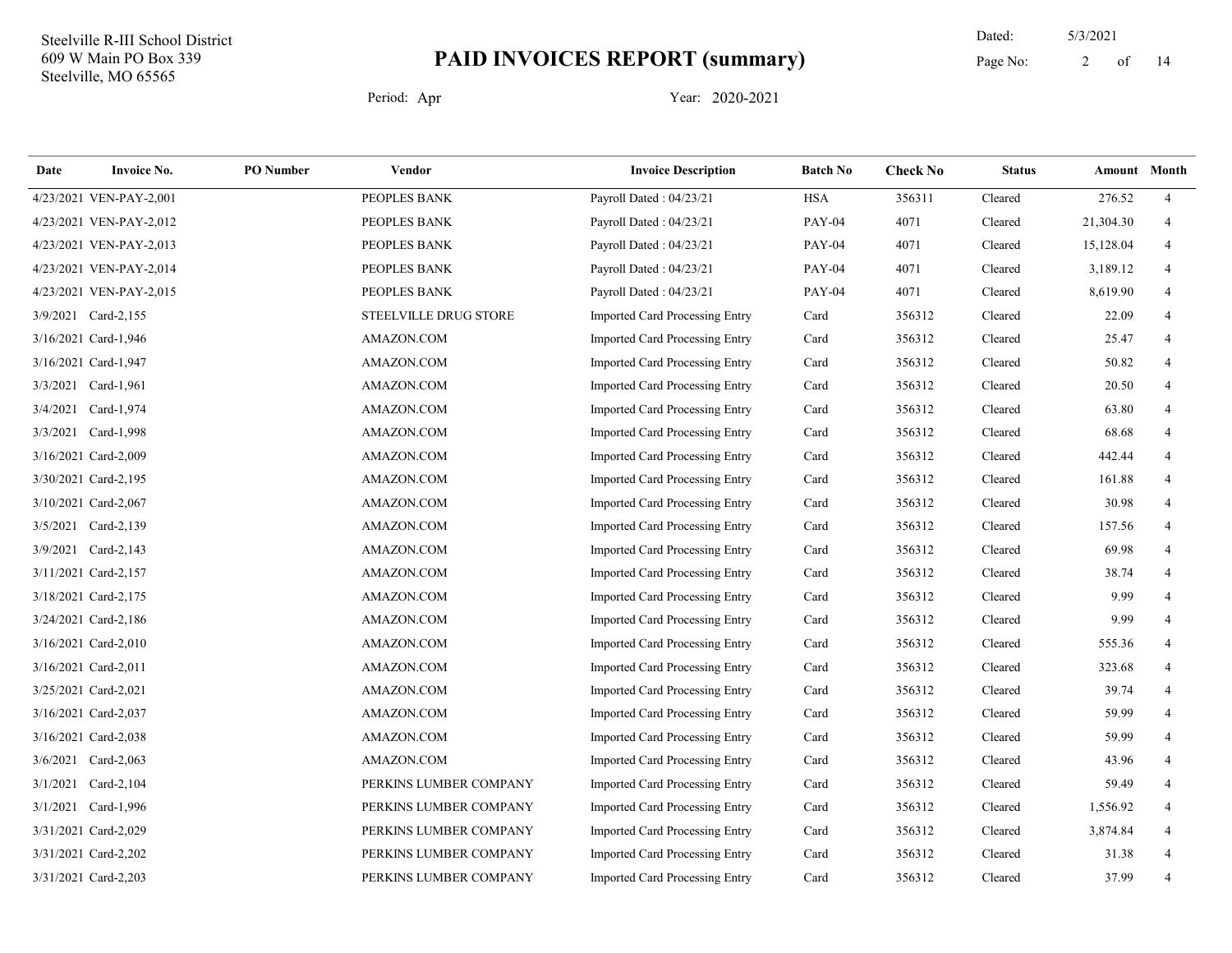14 Dated: 5/3/2021 Page No: 3 of

| Date     | <b>Invoice No.</b>      | <b>PO</b> Number | Vendor                     | <b>Invoice Description</b>            | <b>Batch No</b>   | <b>Check No</b> | <b>Status</b> | Amount Month |                |
|----------|-------------------------|------------------|----------------------------|---------------------------------------|-------------------|-----------------|---------------|--------------|----------------|
| 3/2/2021 | Card-2,206              |                  | PERKINS LUMBER COMPANY     | <b>Imported Card Processing Entry</b> | Card              | 356312          | Cleared       | 39.83        | $\overline{4}$ |
|          | 3/19/2021 Card-2,215    |                  | PERKINS LUMBER COMPANY     | <b>Imported Card Processing Entry</b> | Card              | 356312          | Cleared       | 1.38         | $\overline{4}$ |
|          | 3/22/2021 Card-2,216    |                  | PERKINS LUMBER COMPANY     | <b>Imported Card Processing Entry</b> | Card              | 356312          | Cleared       | 12.98        | 4              |
|          | 3/24/2021 Card-2,093    |                  | STAPLES CREDIT PLAN        | Imported Card Processing Entry        | Card              | 356312          | Cleared       | 62.22        | 4              |
|          | 3/27/2021 Card-2,097    |                  | STAPLES CREDIT PLAN        | Imported Card Processing Entry        | Card              | 356312          | Cleared       | 39.77        | 4              |
|          | 3/30/2021 Card-2,099    |                  | <b>STAPLES CREDIT PLAN</b> | <b>Imported Card Processing Entry</b> | Card              | 356312          | Cleared       | 49.65        | 4              |
|          | 3/30/2021 Card-2,100    |                  | STAPLES CREDIT PLAN        | Imported Card Processing Entry        | Card              | 356312          | Cleared       | 20.16        | 4              |
|          | 3/2/2021 Card-2,054     |                  | STAPLES CREDIT PLAN        | Imported Card Processing Entry        | Card              | 356312          | Cleared       | 51.24        |                |
|          | 3/3/2021 Card-2,056     |                  | STAPLES CREDIT PLAN        | Imported Card Processing Entry        | Card              | 356312          | Cleared       | 13.58        |                |
|          | 3/17/2021 Card-2,082    |                  | STAPLES CREDIT PLAN        | <b>Imported Card Processing Entry</b> | Card              | 356312          | Cleared       | 229.18       | 4              |
|          | 3/3/2021 Card-2,136     |                  | STAPLES CREDIT PLAN        | Imported Card Processing Entry        | Card              | 356312          | Cleared       | 11.94        | $\overline{4}$ |
| 3/4/2021 | $Card-2,137$            |                  | STAPLES CREDIT PLAN        | Imported Card Processing Entry        | Card              | 356312          | Cleared       | 11.59        | 4              |
|          | 3/4/2021 Card-2,138     |                  | STAPLES CREDIT PLAN        | <b>Imported Card Processing Entry</b> | Card              | 356312          | Cleared       | 29.98        | 4              |
|          | 3/18/2021 Card-2,180    |                  | STAPLES CREDIT PLAN        | Imported Card Processing Entry        | Card              | 356312          | Cleared       | (11.59)      | $\overline{4}$ |
|          | 3/19/2021 Card-2,184    |                  | STAPLES CREDIT PLAN        | Imported Card Processing Entry        | Card              | 356312          | Cleared       | 47.85        | 4              |
|          | 3/3/2021 Card-2,124     |                  | GRIZZLY INDUSTRIAL INC.    | Imported Card Processing Entry        | Card              | 356312          | Cleared       | 56.74        | 4              |
|          | 3/5/2021 Card-1,991     |                  | <b>ORSCHELNS</b>           | Imported Card Processing Entry        | Card              | 356312          | Cleared       | 227.60       | 4              |
|          | 3/20/2021 Card-2,182    |                  | <b>ORSCHELNS</b>           | Imported Card Processing Entry        | Card              | 356312          | Cleared       | 214.71       | 4              |
|          | 4/23/2021 VEN-PAY-2,020 |                  | <b>MNEA</b>                | Payroll Dated: 04/23/21               | <b>PAY-04</b>     | 4065            | Cleared       | 80.84        |                |
|          | 4/23/2021 VEN-PAY-2,021 |                  | <b>MNEA</b>                | Payroll Dated: 04/23/21               | <b>PAY-04</b>     | 4065            | Cleared       | 35.09        | 4              |
|          | 4/23/2021 VEN-PAY-2,022 |                  | <b>MNEA</b>                | Payroll Dated: 04/23/21               | <b>PAY-04</b>     | 4065            | Cleared       | 50.42        | 4              |
|          | 4/23/2021 VEN-PAY-2,023 |                  | <b>MNEA</b>                | Payroll Dated: 04/23/21               | <b>PAY-04</b>     | 4065            | Cleared       | 254.52       | 4              |
|          | 4/15/2021 03242021-0    |                  | <b>HANK KINSEY</b>         | baseball official                     | GEN <sub>04</sub> | 4031            | Paid          | 142.00       |                |
|          | 3/15/2021 Card-1,948    |                  | <b>DOLLAR GENERAL</b>      | <b>Imported Card Processing Entry</b> | Card              | 356312          | Cleared       | 95.90        |                |
|          | 3/29/2021 Card-1,968    |                  | <b>DOLLAR GENERAL</b>      | <b>Imported Card Processing Entry</b> | Card              | 356312          | Cleared       | 88.85        | 4              |
|          | 3/22/2021 Card-2,090    |                  | DOLLAR GENERAL             | Imported Card Processing Entry        | Card              | 356312          | Cleared       | 9.60         | 4              |
|          | 3/12/2021 Card-2,007    |                  | DOLLAR GENERAL             | Imported Card Processing Entry        | Card              | 356312          | Cleared       | 34.90        | 4              |
|          | 3/3/2021 Card-2,059     |                  | <b>DOLLAR GENERAL</b>      | Imported Card Processing Entry        | Card              | 356312          | Cleared       | 70.95        | 4              |
|          | 3/26/2021 Card-2,190    |                  | <b>DOLLAR GENERAL</b>      | Imported Card Processing Entry        | Card              | 356312          | Cleared       | 131.85       | 4              |
|          | 3/30/2021 Card-2,199    |                  | <b>DOLLAR GENERAL</b>      | Imported Card Processing Entry        | Card              | 356312          | Cleared       | 37.50        | $\overline{4}$ |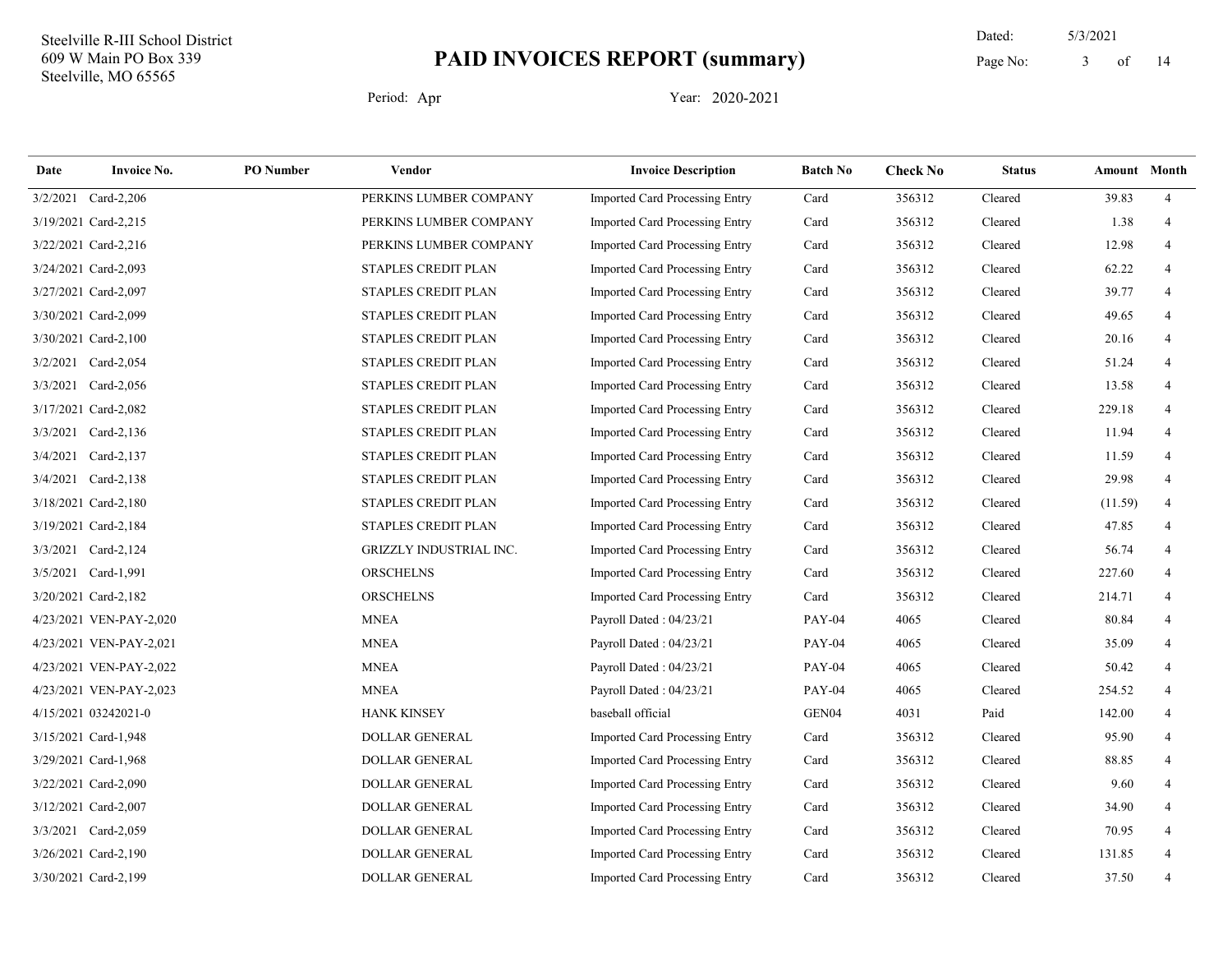14 Dated: 5/3/2021 Page No: 4 of

| Date              | <b>Invoice No.</b>      | <b>PO</b> Number | Vendor                                        | <b>Invoice Description</b>            | <b>Batch No</b> | <b>Check No</b> | <b>Status</b> | <b>Amount</b> Month |                |
|-------------------|-------------------------|------------------|-----------------------------------------------|---------------------------------------|-----------------|-----------------|---------------|---------------------|----------------|
|                   | 4/23/2021 VEN-PAY-2,024 |                  | <b>FOREST T JONES</b>                         | Payroll Dated: 04/23/21               | <b>PAY-04</b>   | 4064            | Cleared       | 50.00               | $\overline{4}$ |
|                   | 4/23/2021 04232021-0    |                  | MISSOURI DEPT OF REVENUE                      | online fee                            | GEN04           | 356314          | Cleared       | 0.50                | $\overline{4}$ |
|                   | 3/18/2021 Card-2,017    |                  | LOWES                                         | Imported Card Processing Entry        | Card            | 356312          | Cleared       | 92.86               | $\overline{4}$ |
|                   | 3/22/2021 Card-2,020    |                  | <b>LOWES</b>                                  | <b>Imported Card Processing Entry</b> | Card            | 356312          | Cleared       | 98.71               | $\overline{4}$ |
|                   | 4/15/2021 26812979-0    |                  | <b>OZARKS COCA-COLA</b>                       | coke products                         | GEN04           | 1264            | Cleared       | 323.56              | 4              |
|                   | 4/15/2021 03312021-0    |                  | <b>OZARKS COCA-COLA</b>                       | coke products                         | GEN04           | 1262            | Cleared       | 625.45              | $\overline{4}$ |
|                   | 3/5/2021 Card-1,992     |                  | PIONEER HOME CENTER                           | Imported Card Processing Entry        | Card            | 356312          | Cleared       | 183.34              | $\overline{4}$ |
|                   | 3/24/2021 Card-2,187    |                  | PIONEER HOME CENTER                           | Imported Card Processing Entry        | Card            | 356312          | Cleared       | 162.25              | $\overline{4}$ |
|                   | 3/17/2021 Card-2,179    |                  | PIZZA HUT                                     | Imported Card Processing Entry        | Card            | 356312          | Cleared       | 153.48              | 4              |
|                   | 3/30/2021 Card-2,204    |                  | PIZZA HUT                                     | <b>Imported Card Processing Entry</b> | Card            | 356312          | Cleared       | 136.00              | $\overline{4}$ |
|                   | 3/29/2021 Card-1,958    |                  | WAL-MART                                      | <b>Imported Card Processing Entry</b> | Card            | 356312          | Cleared       | 7.84                | $\overline{4}$ |
|                   | 3/25/2021 Card-1,967    |                  | WAL-MART                                      | Imported Card Processing Entry        | Card            | 356312          | Cleared       | 247.62              | $\overline{4}$ |
|                   | 3/23/2021 Card-2,091    |                  | <b>WAL-MART</b>                               | Imported Card Processing Entry        | Card            | 356312          | Cleared       | 22.05               | $\overline{4}$ |
|                   | 3/25/2021 Card-2,095    |                  | WAL-MART                                      | Imported Card Processing Entry        | Card            | 356312          | Cleared       | 61.08               | $\overline{4}$ |
|                   | 3/29/2021 Card-2,098    |                  | WAL-MART                                      | <b>Imported Card Processing Entry</b> | Card            | 356312          | Cleared       | 79.72               | $\overline{4}$ |
|                   | 3/3/2021 Card-2,057     |                  | WAL-MART                                      | Imported Card Processing Entry        | Card            | 356312          | Cleared       | 93.14               | $\overline{4}$ |
|                   | 3/26/2021 Card-2,192    |                  | WAL-MART                                      | Imported Card Processing Entry        | Card            | 356312          | Cleared       | 155.66              | $\overline{4}$ |
|                   | 3/3/2021 Card-2,132     |                  | WAL-MART                                      | Imported Card Processing Entry        | Card            | 356312          | Cleared       | 428.00              | 4              |
|                   | 3/7/2021 Card-2,141     |                  | <b>WAL-MART</b>                               | Imported Card Processing Entry        | Card            | 356312          | Cleared       | 139.59              | $\overline{4}$ |
|                   | 3/14/2021 Card-2,168    |                  | WAL-MART                                      | <b>Imported Card Processing Entry</b> | Card            | 356312          | Cleared       | 81.64               | $\overline{4}$ |
|                   | 3/19/2021 Card-2,185    |                  | WAL-MART                                      | Imported Card Processing Entry        | Card            | 356312          | Cleared       | 129.52              | $\overline{4}$ |
|                   | 3/14/2021 Card-2,075    |                  | WAL-MART                                      | Imported Card Processing Entry        | Card            | 356312          | Cleared       | 54.24               | $\overline{4}$ |
|                   | 3/12/2021 Card-2,076    |                  | WAL-MART                                      | Imported Card Processing Entry        | Card            | 356312          | Cleared       | 30.99               | $\overline{4}$ |
|                   | 3/12/2021 Card-2,077    |                  | WAL-MART                                      | Imported Card Processing Entry        | Card            | 356312          | Cleared       | 86.94               | $\overline{4}$ |
|                   | 3/1/2021 Card-2,106     |                  | WAL-MART                                      | Imported Card Processing Entry        | Card            | 356312          | Cleared       | 26.94               | 4              |
|                   | 3/1/2021 Card-2,107     |                  | WAL-MART                                      | <b>Imported Card Processing Entry</b> | Card            | 356312          | Cleared       | 6.17                | $\overline{4}$ |
|                   | 3/2/2021 Card-2,122     |                  | WAL-MART                                      | Imported Card Processing Entry        | Card            | 356312          | Cleared       | 95.32               | $\overline{4}$ |
| 4/15/2021 16775-0 |                         |                  | <b>AIRE-MASTER</b>                            | sanitizer/gloves/towels               | GEN04           | 4010            | Cleared       | 2,055.70            | $\overline{4}$ |
|                   | 4/15/2021 03232021-0    |                  | STEELVILLE AREA CHAMBER OF<br><b>COMMERCE</b> | membership dues                       | GEN04           | 4046            | Paid          | 175.00              | $\overline{4}$ |
|                   | 3/26/2021 Card-2,041    |                  | MO DEPT OF HEALTH                             | <b>Imported Card Processing Entry</b> | Card            | 356312          | Cleared       | 15.25               | $\overline{4}$ |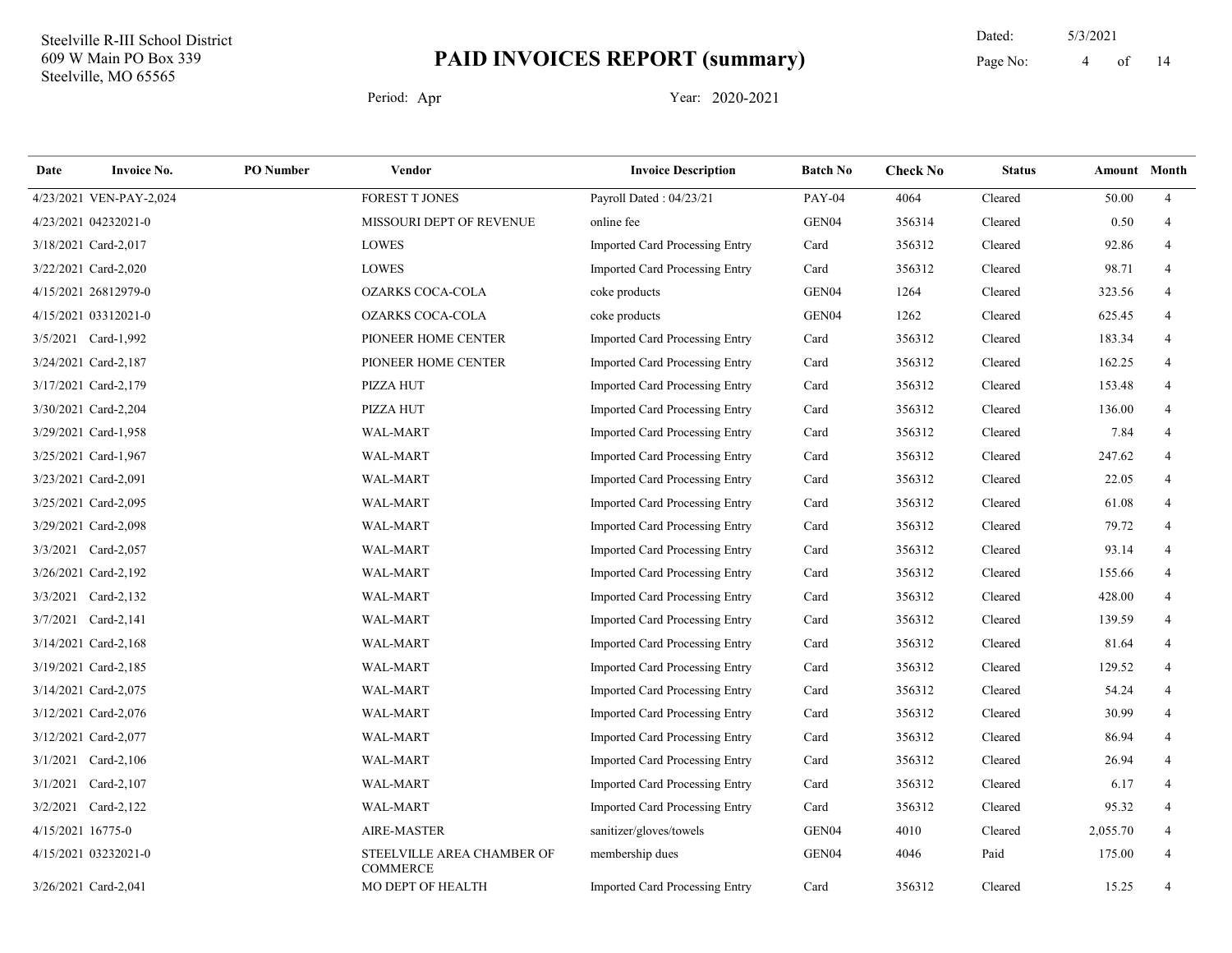14 Dated: 5/3/2021 Page No: 5 of

| Date     | <b>Invoice No.</b>        | <b>PO</b> Number | <b>Vendor</b>                 | <b>Invoice Description</b>            | <b>Batch No</b>   | <b>Check No</b> | <b>Status</b> | Amount Month |                |
|----------|---------------------------|------------------|-------------------------------|---------------------------------------|-------------------|-----------------|---------------|--------------|----------------|
|          | 3/29/2021 Card-1,960      |                  | ZANER-BLOSER                  | <b>Imported Card Processing Entry</b> | Card              | 356312          | Cleared       | 4,392.43     | $\overline{4}$ |
|          | 4/23/2021 VEN-PAY-2,025   |                  | <b>SNEA</b>                   | Payroll Dated: 04/23/21               | <b>PAY-04</b>     | 4073            | Cleared       | 18.37        | $\overline{4}$ |
|          | 4/15/2021 03302021-0      |                  | <b>BOOKER JOSH</b>            | mileage reimb                         | GEN04             | 4014            | Cleared       | 368.00       | 4              |
|          | 4/23/2021 VEN-PAY-2,026   |                  | <b>SOS</b>                    | Payroll Dated: 04/23/21               | <b>PAY-04</b>     | 4074            | Paid          | 108.75       | 4              |
|          | 4/15/2021 03192021-0      |                  | A & A PEST CONTROL            | spray MS building                     | GEN04             | 4009            | Cleared       | 1,200.00     | 4              |
|          | 4/15/2021 AD20202-0       |                  | FRANKLIN COUNTY SP ED CO-OP   | 2nd semester billing-admin portion    | GEN <sub>04</sub> | 4028            | Cleared       | 7,186.93     | $\overline{4}$ |
|          | 3/1/2021 Card-2,030       |                  | C & C AUTO PARTS              | Imported Card Processing Entry        | Card              | 356312          | Cleared       | 1,333.94     | 4              |
|          | 3/1/2021 Card-2,031       |                  | C & C AUTO PARTS              | Imported Card Processing Entry        | Card              | 356312          | Cleared       | 404.47       | 4              |
|          | 4/15/2021 05102021-0      |                  | <b>KEITH REIDT</b>            | baseball official                     | GEN <sub>04</sub> | 4034            | Paid          | 132.98       | 4              |
|          | 4/15/2021 961/964-0       |                  | <b>HILLSIDE ENTERPRISES</b>   | gravel                                | GEN04             | 4032            | Paid          | 895.00       | 4              |
|          | 4/15/2021 04012021-0      |                  | <b>CITY OF STEELVILLE</b>     | reimb for SRO                         | GEN04             | 4020            | Cleared       | 4,047.96     | 4              |
|          | 4/15/2021 04152021-0      |                  | <b>CITY OF STEELVILLE</b>     | electric/water/sewer                  | GEN <sub>04</sub> | 4021            | Cleared       | 11,752.84    | 4              |
|          | 3/3/2021 Card-2,055       |                  | <b>MACE SUPERMARKETS</b>      | Imported Card Processing Entry        | Card              | 356312          | Cleared       | 32.65        | 4              |
|          | 3/12/2021 Card-2,036      |                  | <b>CRAWFORD ELECTRIC COOP</b> | Imported Card Processing Entry        | Card              | 356312          | Cleared       | 2,678.89     |                |
|          | 4/15/2021 03012021-0      |                  | MISSOURI FFA ASSOCIATION      | state convention fee                  | GEN04             | 1261            | Cleared       | 200.00       | 4              |
|          | 4/15/2021 21-W03240/241-0 |                  | <b>MSHSAA</b>                 | vocal solo and solo entry fees        | GEN <sub>04</sub> | 4041            | Paid          | 84.00        | $\overline{4}$ |
|          | $3/1/2021$ Card-2,046     |                  | <b>MSHSAA</b>                 | <b>Imported Card Processing Entry</b> | Card              | 356312          | Cleared       | 33.26        | 4              |
| 3/1/2021 | $Card-2,047$              |                  | <b>MSHSAA</b>                 | Imported Card Processing Entry        | Card              | 356312          | Cleared       | 33.26        | 4              |
| 3/2/2021 | $Card-2,048$              |                  | <b>MSHSAA</b>                 | Imported Card Processing Entry        | Card              | 356312          | Cleared       | 16.79        | $\overline{4}$ |
| 3/2/2021 | Card-2,049                |                  | <b>MSHSAA</b>                 | <b>Imported Card Processing Entry</b> | Card              | 356312          | Cleared       | 16.79        | 4              |
| 3/2/2021 | Card-2,114                |                  | <b>MSHSAA</b>                 | Imported Card Processing Entry        | Card              | 356312          | Cleared       | 33.26        | $\overline{4}$ |
| 3/3/2021 | $Card-2,126$              |                  | <b>MSHSAA</b>                 | Imported Card Processing Entry        | Card              | 356312          | Cleared       | 33.26        | 4              |
| 3/3/2021 | Card-2,127                |                  | <b>MSHSAA</b>                 | Imported Card Processing Entry        | Card              | 356312          | Cleared       | 33.26        | 4              |
| 3/3/2021 | $Card-2,128$              |                  | <b>MSHSAA</b>                 | Imported Card Processing Entry        | Card              | 356312          | Cleared       | 33.26        | $\overline{4}$ |
| 3/3/2021 | Card-2,129                |                  | <b>MSHSAA</b>                 | Imported Card Processing Entry        | Card              | 356312          | Cleared       | 33.26        | 4              |
| 3/3/2021 | $Card-2,130$              |                  | <b>MSHSAA</b>                 | <b>Imported Card Processing Entry</b> | Card              | 356312          | Cleared       | 33.26        | 4              |
| 3/2/2021 | Card-2,115                |                  | <b>MSHSAA</b>                 | Imported Card Processing Entry        | Card              | 356312          | Cleared       | 33.26        | $\overline{4}$ |
| 3/2/2021 | Card-2,116                |                  | <b>MSHSAA</b>                 | Imported Card Processing Entry        | Card              | 356312          | Cleared       | 33.26        | 4              |
| 3/2/2021 | Card-2,117                |                  | <b>MSHSAA</b>                 | Imported Card Processing Entry        | Card              | 356312          | Cleared       | 33.26        | 4              |
|          | 3/2/2021 Card-2,118       |                  | <b>MSHSAA</b>                 | Imported Card Processing Entry        | Card              | 356312          | Cleared       | 33.26        | 4              |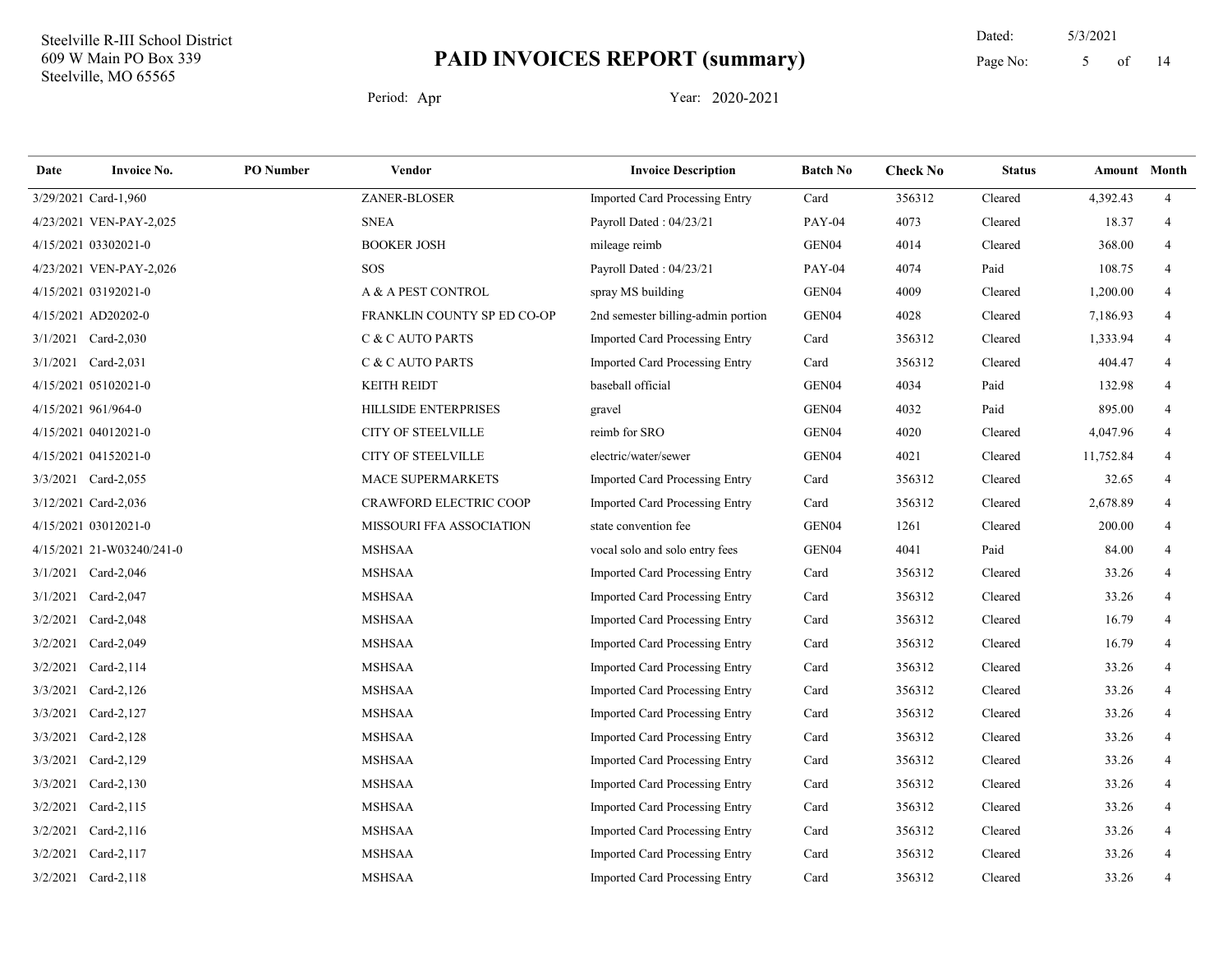14 Dated: 5/3/2021 Page No: 6 of

| Date     | <b>Invoice No.</b>        | <b>PO</b> Number | Vendor                           | <b>Invoice Description</b>                    | <b>Batch No</b>   | <b>Check No</b> | <b>Status</b> | <b>Amount</b> Month |                |
|----------|---------------------------|------------------|----------------------------------|-----------------------------------------------|-------------------|-----------------|---------------|---------------------|----------------|
| 3/2/2021 | Card-2,119                |                  | <b>MSHSAA</b>                    | Imported Card Processing Entry                | Card              | 356312          | Cleared       | 33.26               | $\overline{4}$ |
|          | 3/3/2021 Card-2,125       |                  | <b>MSHSAA</b>                    | Imported Card Processing Entry                | Card              | 356312          | Cleared       | 33.26               | $\overline{4}$ |
|          | 4/15/2021 Q92411/Q92255-0 |                  | <b>MSBA</b>                      | MO Healthnet & SDAC Q4-20                     | GEN <sub>04</sub> | 4040            | Cleared       | 595.52              | 4              |
|          | 4/15/2021 M72716/Q92600-0 |                  | <b>MSBA</b>                      | membership & MO healthnet                     | GEN04             | 4077            | Cleared       | 6,052.72            | 4              |
|          | 3/8/2021 Card-1,963       |                  | PRO-ED                           | Imported Card Processing Entry                | Card              | 356312          | Cleared       | 69.30               | 4              |
|          | 3/31/2021 Card-2,043      |                  | QUILL CORPORATION                | Imported Card Processing Entry                | Card              | 356312          | Cleared       | 134.95              | 4              |
|          | 4/15/2021 3687451-0       |                  | SWINGER SANITATION               | trash removal                                 | GEN04             | 4051            | Cleared       | 804.00              | $\overline{4}$ |
|          | 3/26/2021 Card-2,096      |                  | DAIRY ISLE AND GRILL             | Imported Card Processing Entry                | Card              | 356312          | Cleared       | 14.97               | $\overline{4}$ |
|          | 3/2/2021 Card-2,052       |                  | DAIRY ISLE AND GRILL             | Imported Card Processing Entry                | Card              | 356312          | Cleared       | 48.87               | 4              |
|          | 3/12/2021 Card-2,071      |                  | DAIRY ISLE AND GRILL             | Imported Card Processing Entry                | Card              | 356312          | Cleared       | 11.57               | $\overline{4}$ |
|          | 3/9/2021 Card-2,147       |                  | DAIRY ISLE AND GRILL             | Imported Card Processing Entry                | Card              | 356312          | Cleared       | 55.64               | 4              |
|          | 3/31/2021 Card-2,198      |                  | DAIRY ISLE AND GRILL             | Imported Card Processing Entry                | Card              | 356312          | Cleared       | 41.89               | $\overline{4}$ |
|          | 3/3/2021 Card-1,999       |                  | Caseys                           | Imported Card Processing Entry                | Card              | 356312          | Cleared       | 8.25                | $\overline{4}$ |
|          | 3/3/2021 Card-2,000       |                  | Caseys                           | Imported Card Processing Entry                | Card              | 356312          | Cleared       | 87.00               | 4              |
|          | 3/19/2021 Card-2,019      |                  | Caseys                           | Imported Card Processing Entry                | Card              | 356312          | Cleared       | 81.00               | $\overline{4}$ |
|          | 3/26/2021 Card-2,027      |                  | Caseys                           | Imported Card Processing Entry                | Card              | 356312          | Cleared       | 66.67               | 4              |
|          | 3/30/2021 Card-2,028      |                  | Caseys                           | Imported Card Processing Entry                | Card              | 356312          | Cleared       | 102.00              | 4              |
|          | 3/3/2021 Card-2,123       |                  | Caseys                           | Imported Card Processing Entry                | Card              | 356312          | Cleared       | 53.94               | 4              |
|          | 3/4/2021 Card-2,133       |                  | Caseys                           | Imported Card Processing Entry                | Card              | 356312          | Cleared       | 35.96               | 4              |
|          | 4/15/2021 03252021-0      |                  | D & D Steel                      | steel                                         | GEN04             | 1265            | Cleared       | 1,827.50            | 4              |
|          | 4/15/2021 03122021-0      |                  | D & D Steel                      | steel                                         | GEN <sub>04</sub> | 1258            | Cleared       | 2,898.48            | 4              |
|          | 3/31/2021 Card-2,101      |                  | <b>FRISCOS</b>                   | Imported Card Processing Entry                | Card              | 356312          | Cleared       | 150.30              | 4              |
|          | 4/15/2021 03312021-0      |                  | <b>FERRELLGAS</b>                | propane                                       | GEN04             | 4027            | Cleared       | 1,937.44            | $\overline{4}$ |
|          | 3/16/2021 Card-1,949      |                  | HERTZBERG NEW METHOD             | Imported Card Processing Entry                | Card              | 356312          | Cleared       | 185.44              | 4              |
|          | 3/25/2021 Card-2,094      |                  | HERTZBERG NEW METHOD             | Imported Card Processing Entry                | Card              | 356312          | Cleared       | 18.48               | 4              |
|          | 3/11/2021 Card-2,069      |                  | HERTZBERG NEW METHOD             | Imported Card Processing Entry                | Card              | 356312          | Cleared       | 506.40              | 4              |
|          | 3/13/2021 Card-2,072      |                  | Hobby Lobby                      | <b>Imported Card Processing Entry</b>         | Card              | 356312          | Cleared       | 44.98               | 4              |
|          | 4/15/2021 03012021-0      |                  | HELMS, MARLENA K.                | mil reimb-to St Louis for concess<br>supplies | GEN <sub>04</sub> | 4059            | Cleared       | 102.90              | 4              |
|          | 3/19/2021 Card-2,083      |                  | <b>International Service Fee</b> | Imported Card Processing Entry                | Card              | 356312          | Cleared       | 0.05                | 4              |
|          | 4/15/2021 03312021-0      |                  | <b>JANICE MCMILLEN</b>           | kept clock at boys/girls bb games             | GEN <sub>04</sub> | 4033            | Cleared       | 535.00              | 4              |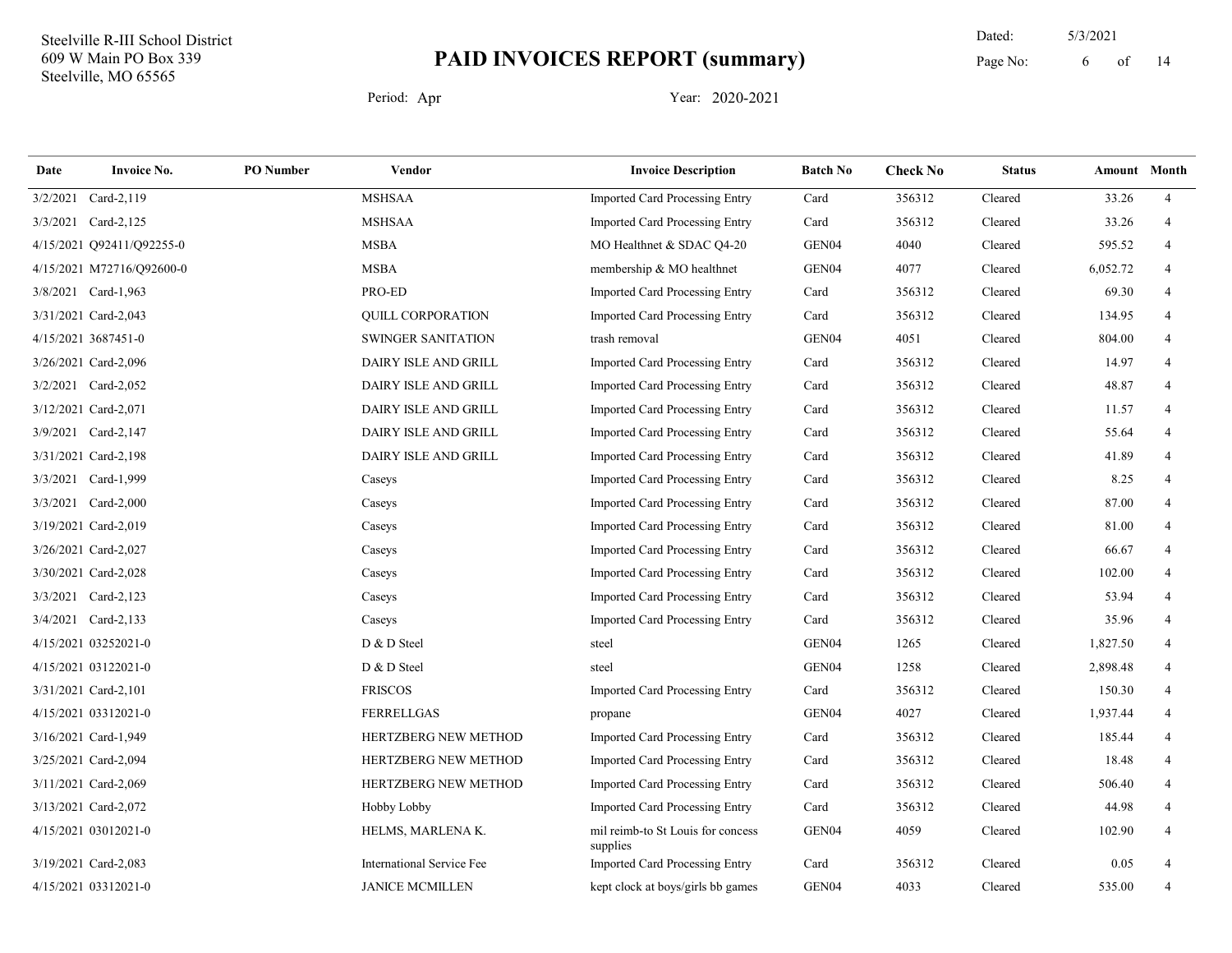14 Dated: 5/3/2021 Page No: 7 of

| Date              | <b>Invoice No.</b>   | <b>PO</b> Number | Vendor                              | <b>Invoice Description</b>            | <b>Batch No</b> | <b>Check No</b> | <b>Status</b> | <b>Amount</b> Month |                |
|-------------------|----------------------|------------------|-------------------------------------|---------------------------------------|-----------------|-----------------|---------------|---------------------|----------------|
| 4/15/2021 18570-0 |                      |                  | Jim's Motors, Inc.                  | trailer/kayak axles                   | GEN04           | 1266            | Cleared       | 6,404.99            | $\overline{4}$ |
|                   | 3/18/2021 Card-2,084 |                  | PAYPAL                              | Imported Card Processing Entry        | Card            | 356312          | Cleared       | 4.99                | 4              |
|                   | 3/26/2021 Card-2,220 |                  | <b>PAYPAL</b>                       | <b>Imported Card Processing Entry</b> | Card            | 356312          | Cleared       | 47.80               | $\overline{4}$ |
|                   | 3/26/2021 Card-2,221 |                  | <b>PAYPAL</b>                       | Imported Card Processing Entry        | Card            | 356312          | Cleared       | 51.80               | $\overline{4}$ |
|                   | 4/15/2021 03242021-0 |                  | SPRINGFIELD PUBLIC SCHOOLS          | HS Student Launch Inv. 6487           | GEN04           | 4045            | Cleared       | 225.00              | $\overline{4}$ |
|                   | 3/19/2021 Card-1,952 |                  | <b>SAM'S CLUB</b>                   | Imported Card Processing Entry        | Card            | 356312          | Cleared       | 414.84              | $\overline{4}$ |
|                   | 3/20/2021 Card-2,086 |                  | <b>SAM'S CLUB</b>                   | Imported Card Processing Entry        | Card            | 356312          | Cleared       | 99.18               | 4              |
|                   | 3/23/2021 Card-2,092 |                  | <b>SAM'S CLUB</b>                   | Imported Card Processing Entry        | Card            | 356312          | Cleared       | 72.12               | 4              |
|                   | 3/1/2021 Card-2,105  |                  | <b>SAM'S CLUB</b>                   | Imported Card Processing Entry        | Card            | 356312          | Cleared       | 432.64              | $\overline{4}$ |
|                   | 3/4/2021 Card-2,065  |                  | <b>SAM'S CLUB</b>                   | Imported Card Processing Entry        | Card            | 356312          | Cleared       | 24.76               | $\overline{4}$ |
|                   | 3/11/2021 Card-2,073 |                  | <b>SAM'S CLUB</b>                   | Imported Card Processing Entry        | Card            | 356312          | Cleared       | 104.06              | $\overline{4}$ |
|                   | 3/11/2021 Card-2,074 |                  | <b>SAM'S CLUB</b>                   | Imported Card Processing Entry        | Card            | 356312          | Cleared       | 819.07              | $\overline{4}$ |
|                   | 3/20/2021 Card-2,085 |                  | <b>SAM'S CLUB</b>                   | Imported Card Processing Entry        | Card            | 356312          | Cleared       | 55.84               | $\overline{4}$ |
|                   | 4/15/2021 440665-0   |                  | STEELVILLE ICE CO.                  | ice                                   | GEN04           | 4047            | Cleared       | 351.50              | $\overline{4}$ |
|                   | 3/2/2021 Card-2,120  |                  | Sonic Drive In                      | Imported Card Processing Entry        | Card            | 356312          | Cleared       | 15.69               | $\overline{4}$ |
|                   | 3/19/2021 Card-2,183 |                  | Sonic Drive In                      | Imported Card Processing Entry        | Card            | 356312          | Cleared       | 52.29               | $\overline{4}$ |
|                   | 3/29/2021 Card-2,194 |                  | Sonic Drive In                      | <b>Imported Card Processing Entry</b> | Card            | 356312          | Cleared       | 41.40               | 4              |
|                   | 3/10/2021 Card-2,004 |                  | TITAN INDUSTRIAL CHEMICALS          | Imported Card Processing Entry        | Card            | 356312          | Cleared       | 1,726.80            | $\overline{4}$ |
|                   | 4/15/2021 03182021-0 |                  | TYLER TECHNOLOGIES, INC.            | classroom 360/Registration sub/pulse  | GEN04           | 4052            | Cleared       | 6,251.58            | $\overline{4}$ |
|                   | 3/26/2021 Card-1,957 |                  | <b>USPS</b>                         | Imported Card Processing Entry        | Card            | 356312          | Cleared       | 37.40               | $\overline{4}$ |
|                   | 3/16/2021 Card-2,080 |                  | <b>USPS</b>                         | Imported Card Processing Entry        | Card            | 356312          | Cleared       | 9.55                | $\overline{4}$ |
|                   | 4/15/2021 04072021-0 |                  | WEBER, VICKY                        | MS Volleyball-kept book               | GEN04           | 4055            | Cleared       | 60.00               | $\overline{4}$ |
|                   | 3/23/2021 Card-1,985 |                  | WWW.1AND1.COM                       | Imported Card Processing Entry        | Card            | 356312          | Cleared       | 14.00               | $\overline{4}$ |
|                   | 3/26/2021 Card-1,990 |                  | <b>REPUBLIC WIRELESS</b>            | Imported Card Processing Entry        | Card            | 356312          | Cleared       | 60.00               | $\overline{4}$ |
|                   | 3/4/2021 Card-2,060  |                  | <b>SCHOLASTIC EDUCATION</b>         | Imported Card Processing Entry        | Card            | 356312          | Cleared       | 58.50               | $\overline{4}$ |
|                   | 3/12/2021 Card-2,166 |                  | SUBWAY SANDWICHES & SALA            | Imported Card Processing Entry        | Card            | 356312          | Cleared       | 98.88               | $\overline{4}$ |
|                   | 3/19/2021 Card-2,087 |                  | <b>SUBWAY SANDWICHES &amp; SALA</b> | Imported Card Processing Entry        | Card            | 356312          | Cleared       | 128.76              | $\overline{4}$ |
|                   | 4/15/2021 04102021-0 |                  | CABOOL HIGH SCHOOL                  | entry fee-softball tourney            | GEN04           | 4017            | Paid          | 150.00              | $\overline{4}$ |
| 4/15/2021 1578-0  |                      |                  | <b>GREATHOUSE LAWN SERVICE LLC</b>  | <b>LAWN SERVICE</b>                   | GEN04           | 4078            | Cleared       | 875.00              | $\overline{4}$ |
|                   | 3/3/2021 Card-1,962  |                  | REDSHELF ETEXTBOOKS                 | Imported Card Processing Entry        | Card            | 356312          | Cleared       | 33.96               | 4              |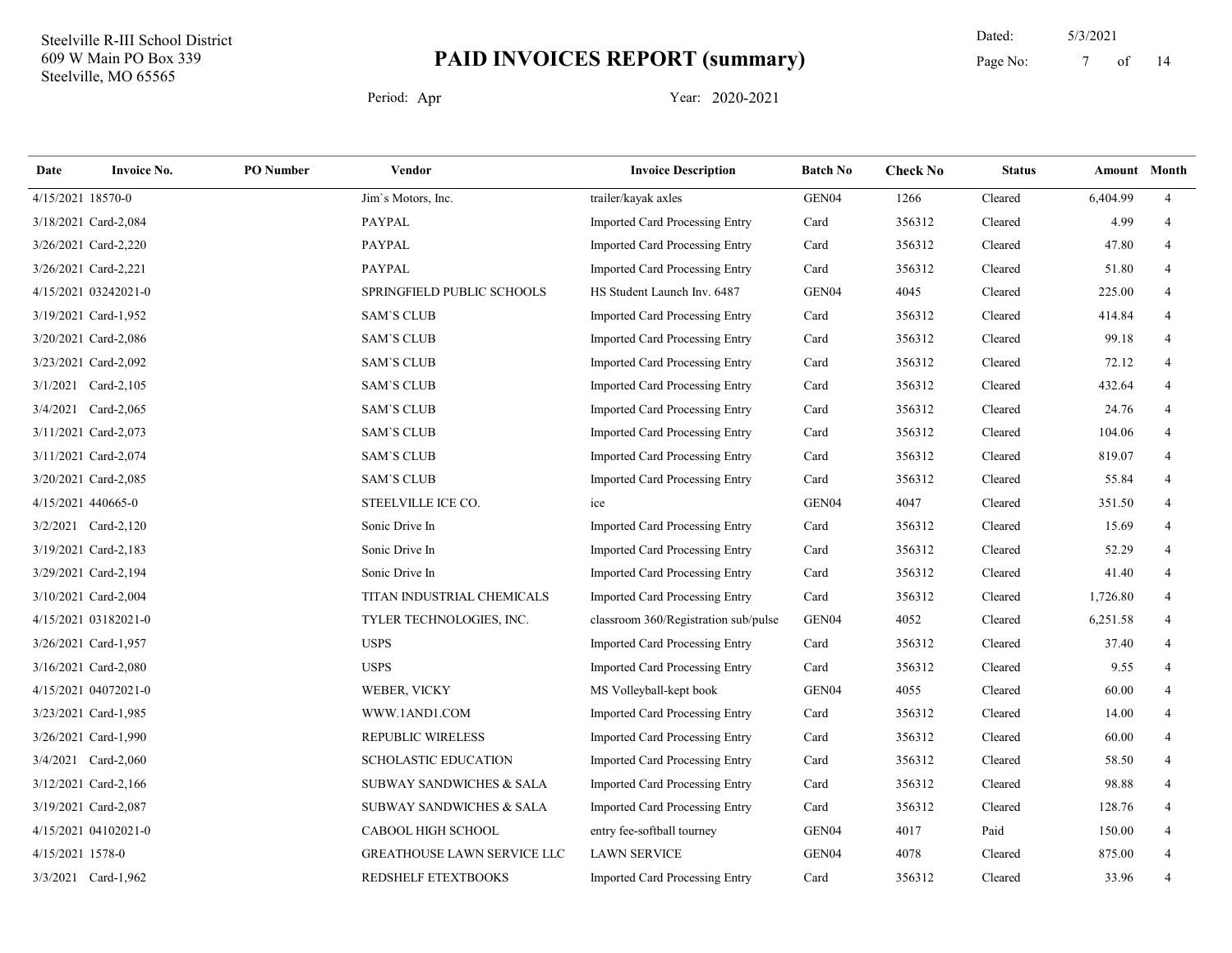14 Dated: 5/3/2021 Page No: 8 of

| Date             | <b>Invoice No.</b>         | <b>PO</b> Number | Vendor                                       | <b>Invoice Description</b>             | <b>Batch No</b>   | <b>Check No</b> | <b>Status</b> | <b>Amount</b> Month |                |
|------------------|----------------------------|------------------|----------------------------------------------|----------------------------------------|-------------------|-----------------|---------------|---------------------|----------------|
|                  | 3/9/2021 Card-2,149        |                  | ETS TEST PREPARATION                         | <b>Imported Card Processing Entry</b>  | Card              | 356312          | Cleared       | 10.00               | $\overline{4}$ |
|                  | 3/22/2021 Card-1,995       |                  | SQ CHERI SWEETS & EATS                       | <b>Imported Card Processing Entry</b>  | Card              | 356312          | Cleared       | 74.43               | $\overline{4}$ |
|                  | 3/10/2021 Card-2,070       |                  | <b>MRN 365</b>                               | <b>Imported Card Processing Entry</b>  | Card              | 356312          | Cleared       | 11.60               | 4              |
|                  | 3/30/2021 Card-1,959       |                  | ANDERSON FAMILY CENTER                       | <b>Imported Card Processing Entry</b>  | Card              | 356312          | Cleared       | 360.00              | 4              |
|                  | 4/15/2021 04062021-0       |                  | <b>BRUTCHER, TARA</b>                        | reimb for supplies                     | GEN04             | 4016            | Cleared       | 37.15               | $\overline{4}$ |
|                  | 4/15/2021 05102021-0       |                  | <b>STEVE BLAKLEY</b>                         | baseball official                      | GEN04             | 4049            | Paid          | 125.00              | 4              |
| 4/19/2021 3757-1 |                            |                  | LYNCH PLUMBING LLC                           | sewer work in kitchen                  | GEN03             | 3955            | Cleared       | (225.00)            | $\overline{4}$ |
|                  | 3/9/2021 Card-2,150        |                  | <b>SHOWPIG</b>                               | Imported Card Processing Entry         | Card              | 356312          | Cleared       | 283.25              | $\overline{4}$ |
|                  | 3/16/2021 Card-2,170       |                  | <b>SNAP GEOFILTERS</b>                       | <b>Imported Card Processing Entry</b>  | Card              | 356312          | Cleared       | 27.97               | 4              |
|                  | 4/15/2021 04012021-0       |                  | <b>KEVIN B. DANIEL</b>                       | CSIP development/strategic planning    | GEN04             | 4035            | Cleared       | 4,039.00            | 4              |
| 4/15/2021 147-0  |                            |                  | MISSOURI BAPTIST SULLIVAN<br><b>HOSPITAL</b> | trainer coverage for MSHSAA            | GEN04             | 4039            | Cleared       | 54.64               | 4              |
|                  | 3/9/2021 Card-2,050        |                  | MO ASSOC OF SCHOOL ADMIN                     | <b>Imported Card Processing Entry</b>  | Card              | 356312          | Cleared       | 260.00              | 4              |
|                  | 4/15/2021 03082021-0       |                  | <b>GREEN, ANGIE</b>                          | lunch reimb                            | GEN04             | 4058            | Paid          | 35.59               | 4              |
|                  | 3/18/2021 Card-1,951       |                  | <b>CUBA LAKES GOLF COURSE</b>                | Imported Card Processing Entry         | Card              | 356312          | Cleared       | 154.70              | 4              |
|                  | 4/15/2021 97130A-0         |                  | MANCHESTER PACKAGING CO                      | trash bags                             | GEN04             | 4036            | Cleared       | 9,348.48            | 4              |
|                  | 3/7/2021 Card-2,032        |                  | IN THREE RIVERS PUBLISHING                   | <b>Imported Card Processing Entry</b>  | Card              | 356312          | Cleared       | 36.40               | $\overline{4}$ |
|                  | 3/29/2021 Card-2,193       |                  | CLASSROOM PRODUCTS LLC                       | <b>Imported Card Processing Entry</b>  | Card              | 356312          | Cleared       | 227.40              | $\overline{4}$ |
| 4/15/2021 1135-0 |                            |                  | COVERDELL AUTO GLASS, LLC                    | windshield/safety laminated glass      | GEN04             | 4060            | Cleared       | 1,768.98            |                |
| 4/15/2021 1061-0 |                            |                  | COVERDELL AUTO GLASS, LLC                    | door glass for middle school           | GEN04             | 4022            | Cleared       | 150.00              | 4              |
| 4/15/2021 5351-0 |                            |                  | MESSERSMITH MANUFACTURING,<br>INC.           | chip furnace parts                     | GEN04             | 4038            | Paid          | 374.47              | $\overline{4}$ |
|                  | 2/26/2021 Card-2,108       |                  | JOLLY FARMER PRODUCTS US                     | <b>Imported Card Processing Entry</b>  | Card              | 356312          | Cleared       | 114.40              | 4              |
|                  | 2/26/2021 Card-2,109       |                  | <b>JOLLY FARMER PRODUCTS US</b>              | <b>Imported Card Processing Entry</b>  | Card              | 356312          | Cleared       | 154.75              | $\overline{4}$ |
|                  | 2/26/2021 Card-2,110       |                  | <b>JOLLY FARMER PRODUCTS US</b>              | Imported Card Processing Entry         | Card              | 356312          | Cleared       | 169.68              | 4              |
|                  | 2/26/2021 Card-2,111       |                  | <b>JOLLY FARMER PRODUCTS US</b>              | Imported Card Processing Entry         | Card              | 356312          | Cleared       | 181.70              | $\overline{4}$ |
|                  | 2/26/2021 Card-2,112       |                  | <b>JOLLY FARMER PRODUCTS US</b>              | Imported Card Processing Entry         | Card              | 356312          | Cleared       | 189.28              | 4              |
|                  | 2/26/2021 Card-2,113       |                  | JOLLY FARMER PRODUCTS US                     | <b>Imported Card Processing Entry</b>  | Card              | 356312          | Cleared       | 486.45              | 4              |
|                  | 3/3/2021 Card-2,135        |                  | <b>JOLLY FARMER PRODUCTS US</b>              | Imported Card Processing Entry         | Card              | 356312          | Cleared       | 153.70              | 4              |
|                  | 4/15/2021 05062021-0       |                  | <b>UNION SCHOOLS</b>                         | entry fee-middle school track          | GEN04             | 4053            | Paid          | 100.00              | $\overline{4}$ |
|                  | 4/15/2021 03312021-0       |                  | DAVIS, MIRANDA                               | mileage & meal reimb                   | GEN04             | 4057            | Cleared       | 72.54               | 4              |
|                  | 4/15/2021 STE.0321.17560-0 |                  | <b>GREAT CIRCLE</b>                          | edu support/occ therapy/speech therapy | GEN <sub>04</sub> | 4076            | Cleared       | 8,705.00            | 4              |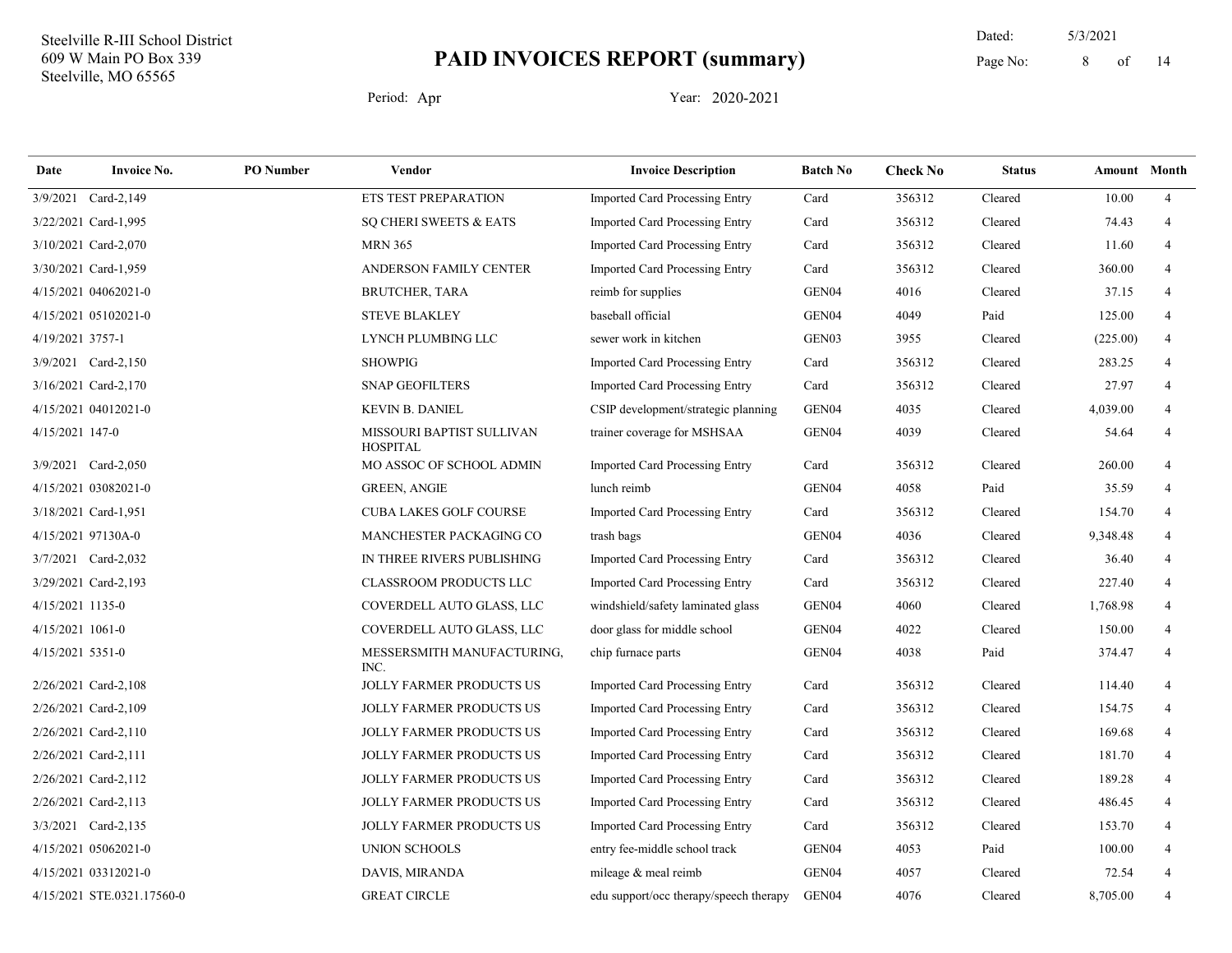14 Dated: 5/3/2021 Page No: 9 of

| Date | <b>Invoice No.</b>      | <b>PO</b> Number | Vendor                      | <b>Invoice Description</b> | <b>Batch No</b> | <b>Check No</b> | <b>Status</b> |           | <b>Amount</b> Month |
|------|-------------------------|------------------|-----------------------------|----------------------------|-----------------|-----------------|---------------|-----------|---------------------|
|      | 4/23/2021 VEN-PAY-2,029 |                  | OSBA EMPLOYEE BENEFIT TRUST | Payroll Dated: 04/23/21    | <b>PAY-04</b>   | ACH356280       | Paid          | 11,178.08 | $\overline{4}$      |
|      | 4/23/2021 VEN-PAY-2,030 |                  | OSBA EMPLOYEE BENEFIT TRUST | Payroll Dated: 04/23/21    | <b>PAY-04</b>   | ACH356280       | Paid          | 698.20    | $\overline{4}$      |
|      | 4/23/2021 VEN-PAY-2,031 |                  | OSBA EMPLOYEE BENEFIT TRUST | Payroll Dated: 04/23/21    | <b>PAY-04</b>   | ACH356280       | Paid          | 375.30    | $\overline{4}$      |
|      | 4/23/2021 VEN-PAY-2,032 |                  | OSBA EMPLOYEE BENEFIT TRUST | Payroll Dated: 04/23/21    | <b>PAY-04</b>   | ACH356280       | Paid          | 425.96    | $\overline{4}$      |
|      | 4/23/2021 VEN-PAY-2,033 |                  | OSBA EMPLOYEE BENEFIT TRUST | Payroll Dated: 04/23/21    | <b>PAY-04</b>   | ACH356280       | Paid          | 196.08    | $\overline{4}$      |
|      | 4/23/2021 VEN-PAY-2,034 |                  | OSBA EMPLOYEE BENEFIT TRUST | Payroll Dated: 04/23/21    | <b>PAY-04</b>   | ACH356280       | Paid          | 31.89     | $\overline{4}$      |
|      | 4/23/2021 VEN-PAY-2,004 |                  | OSBA EMPLOYEE BENEFIT TRUST | Payroll Dated: 04/23/21    | <b>PAY-04</b>   | ACH356280       | Paid          | 40,700.00 | $\overline{4}$      |
|      | 4/23/2021 VEN-PAY-2,005 |                  | OSBA EMPLOYEE BENEFIT TRUST | Payroll Dated: 04/23/21    | <b>PAY-04</b>   | ACH356280       | Paid          | 731.50    | $\overline{4}$      |
|      | 4/23/2021 VEN-PAY-2,006 |                  | OSBA EMPLOYEE BENEFIT TRUST | Payroll Dated: 04/23/21    | <b>PAY-04</b>   | ACH356280       | Paid          | 14,260.86 | $\overline{4}$      |
|      | 4/23/2021 VEN-PAY-2,007 |                  | OSBA EMPLOYEE BENEFIT TRUST | Payroll Dated: 04/23/21    | <b>PAY-04</b>   | ACH356280       | Paid          | 3,001.50  | $\overline{4}$      |
|      | 4/23/2021 VEN-PAY-2,008 |                  | OSBA EMPLOYEE BENEFIT TRUST | Payroll Dated: 04/23/21    | <b>PAY-04</b>   | ACH356280       | Paid          | 2,885.22  | $\overline{4}$      |
|      | 4/23/2021 VEN-PAY-2,047 |                  | OSBA EMPLOYEE BENEFIT TRUST | Payroll Dated: 04/23/21    | <b>PAY-04</b>   | ACH356280       | Paid          | 401.76    | $\overline{4}$      |
|      | 4/23/2021 VEN-PAY-2,048 |                  | OSBA EMPLOYEE BENEFIT TRUST | Payroll Dated: 04/23/21    | <b>PAY-04</b>   | ACH356280       | Paid          | 145.25    | $\overline{4}$      |
|      | 4/23/2021 VEN-PAY-2,049 |                  | OSBA EMPLOYEE BENEFIT TRUST | Payroll Dated: 04/23/21    | <b>PAY-04</b>   | ACH356280       | Paid          | 31.24     | $\overline{4}$      |
|      | 4/23/2021 VEN-PAY-2,050 |                  | OSBA EMPLOYEE BENEFIT TRUST | Payroll Dated: 04/23/21    | <b>PAY-04</b>   | ACH356280       | Paid          | 1,394.32  | $\overline{4}$      |
|      | 4/23/2021 VEN-PAY-2,002 |                  | OSBA EMPLOYEE BENEFIT TRUST | Payroll Dated: 04/23/21    | <b>PAY-04</b>   | ACH356280       | Paid          | 2.75      | $\overline{4}$      |
|      | 4/23/2021 VEN-PAY-2,003 |                  | OSBA EMPLOYEE BENEFIT TRUST | Payroll Dated: 04/23/21    | <b>PAY-04</b>   | ACH356280       | Paid          | 7.16      | $\overline{4}$      |
|      | 4/23/2021 VEN-PAY-2,041 |                  | OSBA EMPLOYEE BENEFIT TRUST | Payroll Dated: 04/23/21    | <b>PAY-04</b>   | ACH356280       | Paid          | 349.74    | $\overline{4}$      |
|      | 4/23/2021 VEN-PAY-2,042 |                  | OSBA EMPLOYEE BENEFIT TRUST | Payroll Dated: 04/23/21    | <b>PAY-04</b>   | ACH356280       | Paid          | 399.77    | $\overline{4}$      |
|      | 4/23/2021 VEN-PAY-2,043 |                  | OSBA EMPLOYEE BENEFIT TRUST | Payroll Dated: 04/23/21    | <b>PAY-04</b>   | ACH356280       | Paid          | 910.00    | $\overline{4}$      |
|      | 4/23/2021 VEN-PAY-2,044 |                  | OSBA EMPLOYEE BENEFIT TRUST | Payroll Dated: 04/23/21    | <b>PAY-04</b>   | ACH356280       | Paid          | 78.00     | $\overline{4}$      |
|      | 4/23/2021 VEN-PAY-2,045 |                  | OSBA EMPLOYEE BENEFIT TRUST | Payroll Dated: 04/23/21    | <b>PAY-04</b>   | ACH356280       | Paid          | 167.65    | $\overline{4}$      |
|      | 4/23/2021 VEN-PAY-2,046 |                  | OSBA EMPLOYEE BENEFIT TRUST | Payroll Dated: 04/23/21    | <b>PAY-04</b>   | ACH356280       | Paid          | 366.39    | $\overline{4}$      |
|      | 4/23/2021 VEN-PAY-2,035 |                  | OSBA EMPLOYEE BENEFIT TRUST | Payroll Dated: 04/23/21    | <b>PAY-04</b>   | ACH356280       | Paid          | 49.95     | $\overline{4}$      |
|      | 4/23/2021 VEN-PAY-2,036 |                  | OSBA EMPLOYEE BENEFIT TRUST | Payroll Dated: 04/23/21    | <b>PAY-04</b>   | ACH356280       | Paid          | 1,030.82  | $\overline{4}$      |
|      | 4/23/2021 VEN-PAY-2,037 |                  | OSBA EMPLOYEE BENEFIT TRUST | Payroll Dated: 04/23/21    | <b>PAY-04</b>   | ACH356280       | Paid          | 357.00    | $\overline{4}$      |
|      | 4/23/2021 VEN-PAY-2,038 |                  | OSBA EMPLOYEE BENEFIT TRUST | Payroll Dated: 04/23/21    | <b>PAY-04</b>   | ACH356280       | Paid          | 395.64    | $\overline{4}$      |
|      | 4/23/2021 VEN-PAY-2,039 |                  | OSBA EMPLOYEE BENEFIT TRUST | Payroll Dated: 04/23/21    | <b>PAY-04</b>   | ACH356280       | Paid          | 660.56    | $\overline{4}$      |
|      | 4/23/2021 VEN-PAY-2,040 |                  | OSBA EMPLOYEE BENEFIT TRUST | Payroll Dated: 04/23/21    | <b>PAY-04</b>   | ACH356280       | Paid          | 206.60    | $\overline{4}$      |
|      | 4/23/2021 VEN-PAY-2,051 |                  | YIG ADMINISTRATION          | Payroll Dated: 04/23/21    | <b>PAY-04</b>   | 4075            | Paid          | 233.78    | $\overline{4}$      |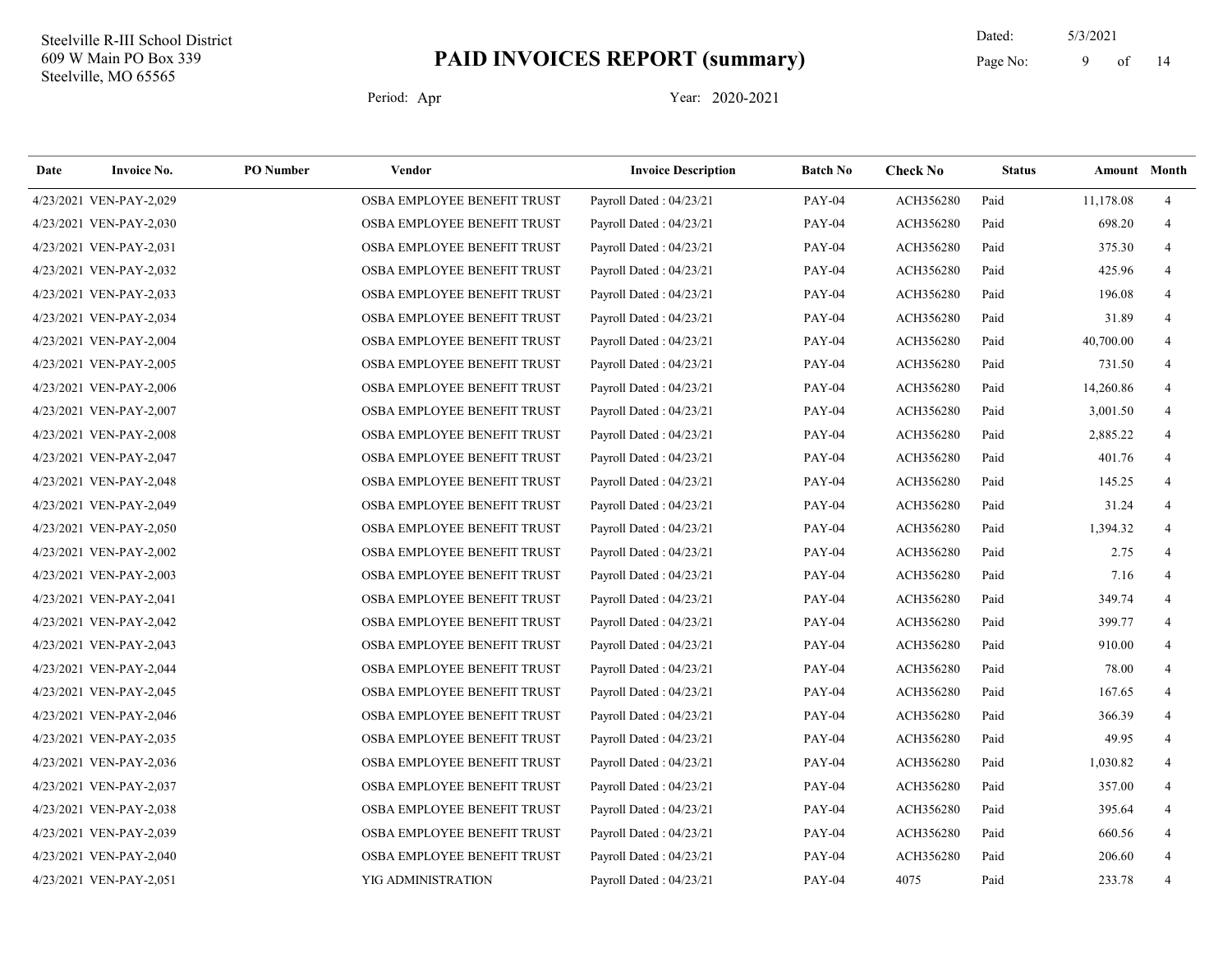14 Dated: 5/3/2021 Page No:  $10$  of

| Date              | <b>Invoice No.</b>   | <b>PO</b> Number | Vendor                                                     | <b>Invoice Description</b>            | <b>Batch No</b>   | <b>Check No</b> | <b>Status</b> |           | <b>Amount</b> Month |
|-------------------|----------------------|------------------|------------------------------------------------------------|---------------------------------------|-------------------|-----------------|---------------|-----------|---------------------|
|                   | 3/11/2021 Card-2,156 |                  | <b>BRAUMS</b>                                              | Imported Card Processing Entry        | Card              | 356312          | Cleared       | 31.27     | $\overline{4}$      |
|                   | 3/13/2021 Card-2,158 |                  | <b>BRAUMS</b>                                              | Imported Card Processing Entry        | Card              | 356312          | Cleared       | 26.41     | $\overline{4}$      |
| 4/15/2021 16875-0 |                      |                  | MILLER DOOR CO.                                            | new 5 panel door at bus shed          | GEN04             | 4062            | Cleared       | 3,877.00  | $\overline{4}$      |
|                   | 3/2/2021 Card-1,997  |                  | SQ H&K CAFE LLC                                            | <b>Imported Card Processing Entry</b> | Card              | 356312          | Cleared       | 43.40     | $\overline{4}$      |
|                   | 4/15/2021 03312021-0 |                  | <b>FRESH IDEAS</b>                                         | food service-March 2021               | GEN04             | 4029            | Cleared       | 61,040.30 | $\overline{4}$      |
|                   | 4/15/2021 372244-0   |                  | <b>FRESH IDEAS</b>                                         | cheese sauce for concessions          | GEN04             | 1259            | Cleared       | 285.43    | 4                   |
|                   | 3/16/2021 Card-2,173 |                  | THRIFT BOOKS GLOBAL                                        | Imported Card Processing Entry        | Card              | 356312          | Cleared       | 29.72     | 4                   |
| 4/15/2021 7634-0  |                      |                  | <b>STILES ROOFING</b>                                      | leak repairs on EL/MS/HS roof         | GEN04             | 4050            | Cleared       | 2,025.00  | 4                   |
|                   | 3/17/2021 Card-1,950 |                  | <b>CUBA BAKERY &amp; DELI</b>                              | Imported Card Processing Entry        | Card              | 356312          | Cleared       | 37.45     | $\overline{4}$      |
|                   | 3/14/2021 Card-2,165 |                  | RESIDENCE INN SPRINGFI                                     | Imported Card Processing Entry        | Card              | 356312          | Cleared       | 2,505.20  | $\overline{4}$      |
|                   | 3/8/2021 Card-2,142  |                  | CITY LIMITS PACKAGE                                        | Imported Card Processing Entry        | Card              | 356312          | Cleared       | 90.43     | $\overline{4}$      |
| 4/15/2021 64672-0 |                      |                  | <b>BOLZENIUS TIRE LLC</b>                                  | tires                                 | GEN04             | 4013            | Cleared       | 2,888.32  | $\overline{4}$      |
|                   | 3/31/2021 Card-2,044 |                  | SO Little Jack Horner's                                    | <b>Imported Card Processing Entry</b> | Card              | 356312          | Cleared       | (6.00)    | $\overline{4}$      |
|                   | 3/31/2021 Card-2,045 |                  | SO Little Jack Horner's                                    | Imported Card Processing Entry        | Card              | 356312          | Cleared       | 42.00     | $\overline{4}$      |
|                   | 3/9/2021 Card-2,207  |                  | Nor Northern Tool                                          | Imported Card Processing Entry        | Card              | 356312          | Cleared       | 269.00    | $\overline{4}$      |
|                   | 3/26/2021 Card-2,051 |                  | LODGE OF THE FOUR SEASONS                                  | Imported Card Processing Entry        | Card              | 356312          | Cleared       | 255.44    | $\overline{4}$      |
|                   | 4/15/2021 05042021-0 |                  | <b>BOURBON HIGH SCHOOL</b>                                 | entry fee-high school track           | GEN <sub>04</sub> | 4015            | Paid          | 150.00    | $\overline{4}$      |
|                   | 4/15/2021 105403-0   |                  | <b>CHEMCO INDUSTRIES INC</b>                               | odor gel/handsoap/disinfectant        | GEN04             | 4019            | Cleared       | 462.38    | $\overline{4}$      |
|                   | 3/1/2021 Card-2,102  |                  | C.R. FRANK POPCORN                                         | Imported Card Processing Entry        | Card              | 356312          | Cleared       | 108.58    | $\overline{4}$      |
|                   | 3/10/2021 Card-2,033 |                  | STEELVILLE TELEPHONE                                       | Imported Card Processing Entry        | Card              | 356312          | Cleared       | 1,400.00  | $\overline{4}$      |
|                   | 3/10/2021 Card-2,034 |                  | STEELVILLE TELEPHONE                                       | Imported Card Processing Entry        | Card              | 356312          | Cleared       | 4,935.91  | $\overline{4}$      |
|                   | 3/16/2021 Card-2,172 |                  | RIVIERA MAYA MEXICAN                                       | <b>Imported Card Processing Entry</b> | Card              | 356312          | Cleared       | 15.22     | $\overline{4}$      |
|                   | 3/12/2021 Card-1,964 |                  | AWL PEARSON EDUCATION                                      | Imported Card Processing Entry        | Card              | 356312          | Cleared       | 75.00     | $\overline{4}$      |
|                   | 3/12/2021 Card-1,965 |                  | AWL PEARSON EDUCATION                                      | Imported Card Processing Entry        | Card              | 356312          | Cleared       | 75.00     | $\overline{4}$      |
|                   | 3/12/2021 Card-1,966 |                  | AWL PEARSON EDUCATION                                      | Imported Card Processing Entry        | Card              | 356312          | Cleared       | 75.00     | $\overline{4}$      |
|                   | 3/10/2021 Card-2,154 |                  | <b>LEARNING A-Z</b>                                        | Imported Card Processing Entry        | Card              | 356312          | Cleared       | 118.00    | $\overline{4}$      |
|                   | 4/15/2021 03312021-0 |                  | DLS LANDSCAPE MAINTENANCE, INC fertilizer 30% slow release |                                       | GEN04             | 4025            | Cleared       | 500.00    | $\overline{4}$      |
|                   | 4/15/2021 71760428-0 |                  | DE LAGE LANDEN PUBLIC FINANCE                              | copy machine rental                   | GEN04             | 4023            | Paid          | 1,345.00  | $\overline{4}$      |
|                   | 3/25/2021 Card-1,953 |                  | <b>AMAZON MKTPLACE</b>                                     | Imported Card Processing Entry        | Card              | 356312          | Cleared       | 275.00    | $\overline{4}$      |
|                   | 3/25/2021 Card-1,954 |                  | <b>AMAZON MKTPLACE</b>                                     | Imported Card Processing Entry        | Card              | 356312          | Cleared       | 50.34     | 4                   |
|                   |                      |                  |                                                            |                                       |                   |                 |               |           |                     |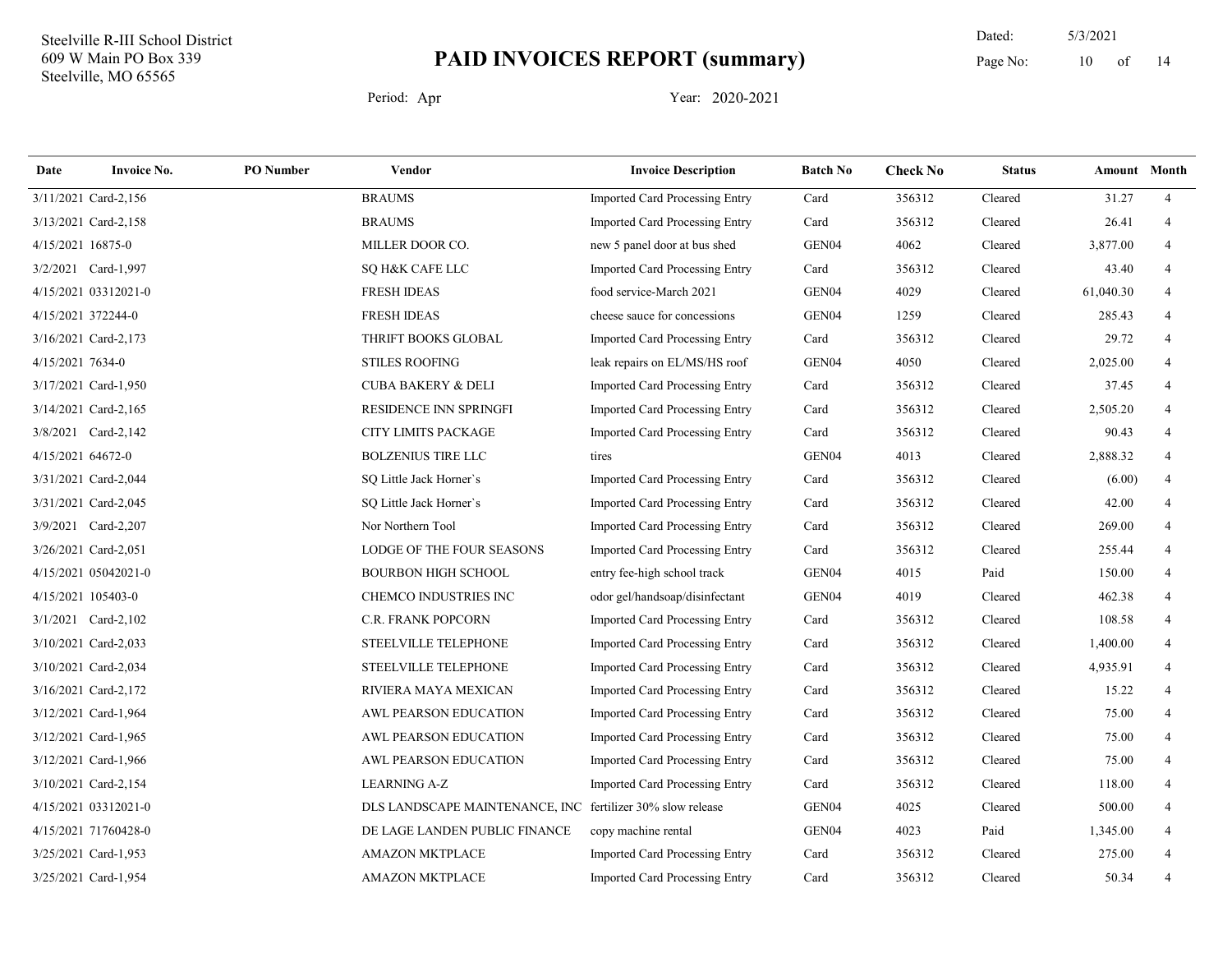14 Dated: 5/3/2021 Page No: 11 of

| Date     | <b>Invoice No.</b>   | <b>PO</b> Number | Vendor                 | <b>Invoice Description</b>            | <b>Batch No</b> | <b>Check No</b> | <b>Status</b> | Amount Month |                |
|----------|----------------------|------------------|------------------------|---------------------------------------|-----------------|-----------------|---------------|--------------|----------------|
|          | 3/25/2021 Card-1,955 |                  | AMAZON MKTPLACE        | <b>Imported Card Processing Entry</b> | Card            | 356312          | Cleared       | 50.00        | $\overline{4}$ |
|          | 3/26/2021 Card-1,956 |                  | <b>AMAZON MKTPLACE</b> | Imported Card Processing Entry        | Card            | 356312          | Cleared       | 11.84        | 4              |
|          | 3/3/2021 Card-1,969  |                  | <b>AMAZON MKTPLACE</b> | <b>Imported Card Processing Entry</b> | Card            | 356312          | Cleared       | 9.98         |                |
|          | 3/3/2021 Card-1,970  |                  | <b>AMAZON MKTPLACE</b> | Imported Card Processing Entry        | Card            | 356312          | Cleared       | 244.55       | 4              |
|          | 3/18/2021 Card-2,176 |                  | <b>AMAZON MKTPLACE</b> | Imported Card Processing Entry        | Card            | 356312          | Cleared       | 98.37        | 4              |
|          | 3/18/2021 Card-2,177 |                  | <b>AMAZON MKTPLACE</b> | Imported Card Processing Entry        | Card            | 356312          | Cleared       | 18.99        | 4              |
|          | 3/25/2021 Card-2,188 |                  | <b>AMAZON MKTPLACE</b> | Imported Card Processing Entry        | Card            | 356312          | Cleared       | 19.98        | 4              |
|          | 3/5/2021 Card-2,140  |                  | <b>AMAZON MKTPLACE</b> | Imported Card Processing Entry        | Card            | 356312          | Cleared       | 202.97       |                |
| 3/9/2021 | Card-2,144           |                  | <b>AMAZON MKTPLACE</b> | Imported Card Processing Entry        | Card            | 356312          | Cleared       | 79.88        |                |
|          | 3/9/2021 Card-2,145  |                  | <b>AMAZON MKTPLACE</b> | Imported Card Processing Entry        | Card            | 356312          | Cleared       | 84.12        | 4              |
|          | 3/9/2021 Card-2,146  |                  | <b>AMAZON MKTPLACE</b> | Imported Card Processing Entry        | Card            | 356312          | Cleared       | 51.98        | 4              |
|          | 3/10/2021 Card-2,151 |                  | <b>AMAZON MKTPLACE</b> | Imported Card Processing Entry        | Card            | 356312          | Cleared       | 185.98       | 4              |
|          | 3/10/2021 Card-2,152 |                  | <b>AMAZON MKTPLACE</b> | <b>Imported Card Processing Entry</b> | Card            | 356312          | Cleared       | 28.99        |                |
|          | 3/25/2021 Card-2,023 |                  | <b>AMAZON MKTPLACE</b> | Imported Card Processing Entry        | Card            | 356312          | Cleared       | 91.80        | 4              |
|          | 3/25/2021 Card-2,024 |                  | <b>AMAZON MKTPLACE</b> | Imported Card Processing Entry        | Card            | 356312          | Cleared       | 158.96       | $\overline{4}$ |
|          | 3/26/2021 Card-2,025 |                  | <b>AMAZON MKTPLACE</b> | Imported Card Processing Entry        | Card            | 356312          | Cleared       | 239.92       | 4              |
|          | 3/26/2021 Card-2,026 |                  | <b>AMAZON MKTPLACE</b> | Imported Card Processing Entry        | Card            | 356312          | Cleared       | 13.99        | 4              |
|          | 3/16/2021 Card-2,039 |                  | <b>AMAZON MKTPLACE</b> | Imported Card Processing Entry        | Card            | 356312          | Cleared       | 159.99       |                |
|          | 3/10/2021 Card-2,068 |                  | <b>AMAZON MKTPLACE</b> | Imported Card Processing Entry        | Card            | 356312          | Cleared       | 18.98        | 4              |
|          | 3/16/2021 Card-2,008 |                  | <b>AMAZON MKTPLACE</b> | Imported Card Processing Entry        | Card            | 356312          | Cleared       | 218.98       | 4              |
|          | 3/16/2021 Card-2,012 |                  | <b>AMAZON MKTPLACE</b> | Imported Card Processing Entry        | Card            | 356312          | Cleared       | 129.99       | $\overline{4}$ |
|          | 3/17/2021 Card-2,013 |                  | <b>AMAZON MKTPLACE</b> | <b>Imported Card Processing Entry</b> | Card            | 356312          | Cleared       | 289.80       | 4              |
|          | 3/17/2021 Card-2,014 |                  | <b>AMAZON MKTPLACE</b> | Imported Card Processing Entry        | Card            | 356312          | Cleared       | 72.10        | 4              |
|          | 3/17/2021 Card-2,015 |                  | <b>AMAZON MKTPLACE</b> | Imported Card Processing Entry        | Card            | 356312          | Cleared       | 184.75       | 4              |
|          | 3/25/2021 Card-2,022 |                  | <b>AMAZON MKTPLACE</b> | Imported Card Processing Entry        | Card            | 356312          | Cleared       | 31.99        | 4              |
|          | 3/21/2021 Card-2,089 |                  | <b>AMAZON MKTPLACE</b> | Imported Card Processing Entry        | Card            | 356312          | Cleared       | 7.39         | 4              |
|          | 3/27/2021 Card-1,986 |                  | <b>AMAZON MKTPLACE</b> | <b>Imported Card Processing Entry</b> | Card            | 356312          | Cleared       | 22.99        |                |
|          | 3/27/2021 Card-1,987 |                  | <b>AMAZON MKTPLACE</b> | Imported Card Processing Entry        | Card            | 356312          | Cleared       | 42.98        |                |
|          | 3/5/2021 Card-2,001  |                  | <b>AMAZON MKTPLACE</b> | Imported Card Processing Entry        | Card            | 356312          | Cleared       | 25.66        | 4              |
|          | 3/10/2021 Card-2,002 |                  | <b>AMAZON MKTPLACE</b> | Imported Card Processing Entry        | Card            | 356312          | Cleared       | 8.99         | 4              |
|          |                      |                  |                        |                                       |                 |                 |               |              |                |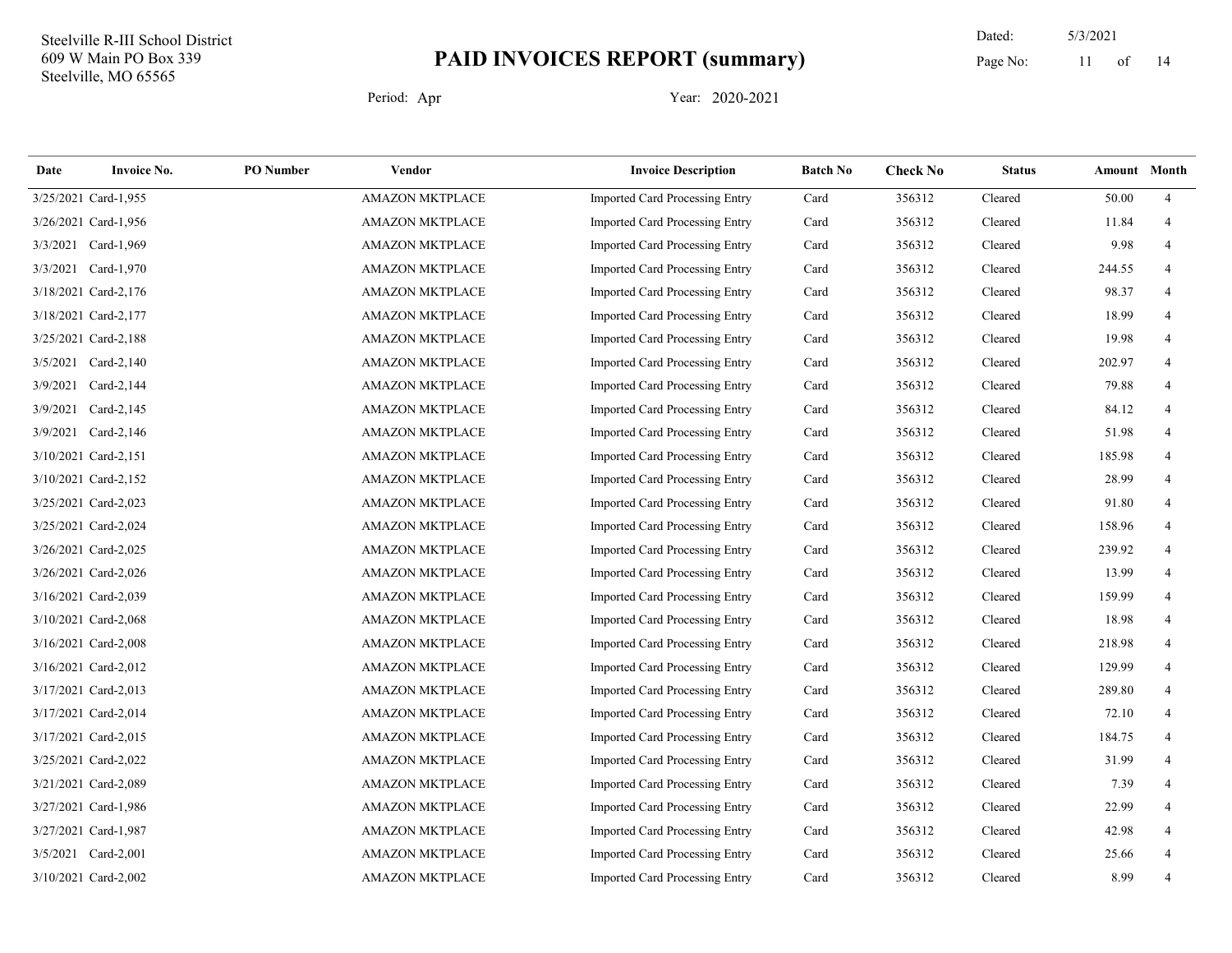14 Dated: 5/3/2021 Page No: 12 of

| Date                 | <b>Invoice No.</b>          | <b>PO</b> Number | Vendor                   | <b>Invoice Description</b>            | <b>Batch No</b>   | <b>Check No</b> | <b>Status</b> | Amount Month |                |
|----------------------|-----------------------------|------------------|--------------------------|---------------------------------------|-------------------|-----------------|---------------|--------------|----------------|
|                      | 3/11/2021 Card-2,005        |                  | AMAZON MKTPLACE          | Imported Card Processing Entry        | Card              | 356312          | Cleared       | 24.00        | $\overline{4}$ |
| 3/11/2021 Card-1,979 |                             |                  | <b>AMAZON MKTPLACE</b>   | <b>Imported Card Processing Entry</b> | Card              | 356312          | Cleared       | 110.28       | $\overline{4}$ |
| 3/18/2021 Card-1,981 |                             |                  | <b>AMAZON MKTPLACE</b>   | Imported Card Processing Entry        | Card              | 356312          | Cleared       | 397.50       | 4              |
|                      | 3/18/2021 Card-1,982        |                  | <b>AMAZON MKTPLACE</b>   | Imported Card Processing Entry        | Card              | 356312          | Cleared       | 397.50       | 4              |
|                      | 3/21/2021 Card-1,983        |                  | <b>AMAZON MKTPLACE</b>   | <b>Imported Card Processing Entry</b> | Card              | 356312          | Cleared       | 138.87       | 4              |
|                      | 3/21/2021 Card-2,088        |                  | <b>AMAZON MKTPLACE</b>   | Imported Card Processing Entry        | Card              | 356312          | Cleared       | 31.30        | $\overline{4}$ |
| 3/3/2021 Card-1,971  |                             |                  | <b>AMAZON MKTPLACE</b>   | Imported Card Processing Entry        | Card              | 356312          | Cleared       | 94.00        | 4              |
|                      | 3/3/2021 Card-1,972         |                  | <b>AMAZON MKTPLACE</b>   | Imported Card Processing Entry        | Card              | 356312          | Cleared       | 94.00        |                |
| 3/3/2021             | Card-1,973                  |                  | <b>AMAZON MKTPLACE</b>   | Imported Card Processing Entry        | Card              | 356312          | Cleared       | 94.00        |                |
|                      | 3/4/2021 Card-1,975         |                  | <b>AMAZON MKTPLACE</b>   | Imported Card Processing Entry        | Card              | 356312          | Cleared       | 35.98        | 4              |
|                      | 3/5/2021 Card-1,976         |                  | <b>AMAZON MKTPLACE</b>   | Imported Card Processing Entry        | Card              | 356312          | Cleared       | 74.99        | 4              |
|                      | 3/5/2021 Card-1,977         |                  | <b>AMAZON MKTPLACE</b>   | Imported Card Processing Entry        | Card              | 356312          | Cleared       | 15.99        | $\overline{4}$ |
|                      | 3/1/2021 Card-2,121         |                  | <b>SPRINGFIELD MUSIC</b> | Imported Card Processing Entry        | Card              | 356312          | Cleared       | 358.09       | 4              |
|                      | 4/15/2021 03312021-0        |                  | <b>VETTER STEVEN</b>     | mileage reimb                         | GEN04             | 4054            | Cleared       | 395.00       |                |
|                      | 4/15/2021 8560441/8598789-0 |                  | MARCO TECHNOLOGIES LLC   | copies                                | GEN04             | 4037            | Cleared       | 993.18       | 4              |
| 4/15/2021 8594280-0  |                             |                  | MARCO TECHNOLOGIES LLC   | new printers                          | GEN04             | 4061            | Cleared       | 14,500.01    | $\overline{4}$ |
|                      | 3/12/2021 Card-2,006        |                  | CENEX COUNTRY            | <b>Imported Card Processing Entry</b> | Card              | 356312          | Cleared       | 80.00        | 4              |
|                      | 3/4/2021 Card-2,061         |                  | <b>SHUTTERFLY</b>        | Imported Card Processing Entry        | Card              | 356312          | Cleared       | 83.96        | 4              |
|                      | 3/12/2021 Card-2,161        |                  | Panera Bread             | Imported Card Processing Entry        | Card              | 356312          | Cleared       | 29.78        | $\overline{4}$ |
| 3/12/2021 Card-2,162 |                             |                  | Panera Bread             | Imported Card Processing Entry        | Card              | 356312          | Cleared       | 152.38       | 4              |
|                      | 4/15/2021 03262021-0        |                  | <b>DICUS ASHLEY</b>      | reimb for supplies-PBIS               | GEN04             | 4024            | Cleared       | 68.81        | $\overline{4}$ |
|                      | 4/15/2021 03312021-0        |                  | RICHARDS WOOD PRODUCTS   | wood chips                            | GEN <sub>04</sub> | 4044            | Paid          | 1,304.67     | 4              |
|                      | 3/13/2021 Card-1,993        |                  | MARDEL #19               | Imported Card Processing Entry        | Card              | 356312          | Cleared       | 32.12        | 4              |
|                      | 3/9/2021 Card-2,148         |                  | <b>DOLLARTREE</b>        | Imported Card Processing Entry        | Card              | 356312          | Cleared       | 62.13        | $\overline{4}$ |
|                      | 3/10/2021 Card-2,153        |                  | <b>DOLLARTREE</b>        | Imported Card Processing Entry        | Card              | 356312          | Cleared       | 59.22        | 4              |
|                      | 3/10/2021 Card-2,208        |                  | MIDWEST BUS SALES, INC.  | Imported Card Processing Entry        | Card              | 356312          | Cleared       | 272.88       | 4              |
|                      | 3/29/2021 Card-2,222        |                  | MIDWEST BUS SALES, INC.  | Imported Card Processing Entry        | Card              | 356312          | Cleared       | 786.31       | $\overline{4}$ |
|                      | 3/31/2021 Card-2,223        |                  | MIDWEST BUS SALES, INC.  | Imported Card Processing Entry        | Card              | 356312          | Cleared       | 12.08        | 4              |
|                      | 4/23/2021 VEN-PAY-2,027     |                  | <b>MSTA MEMBER DEPT</b>  | Payroll Dated: 04/23/21               | <b>PAY-04</b>     | 4067            | Cleared       | 967.25       | 4              |
|                      | 4/23/2021 VEN-PAY-2,028     |                  | <b>MSTA MEMBER DEPT</b>  | Payroll Dated: 04/23/21               | <b>PAY-04</b>     | 4067            | Cleared       | 51.70        | 4              |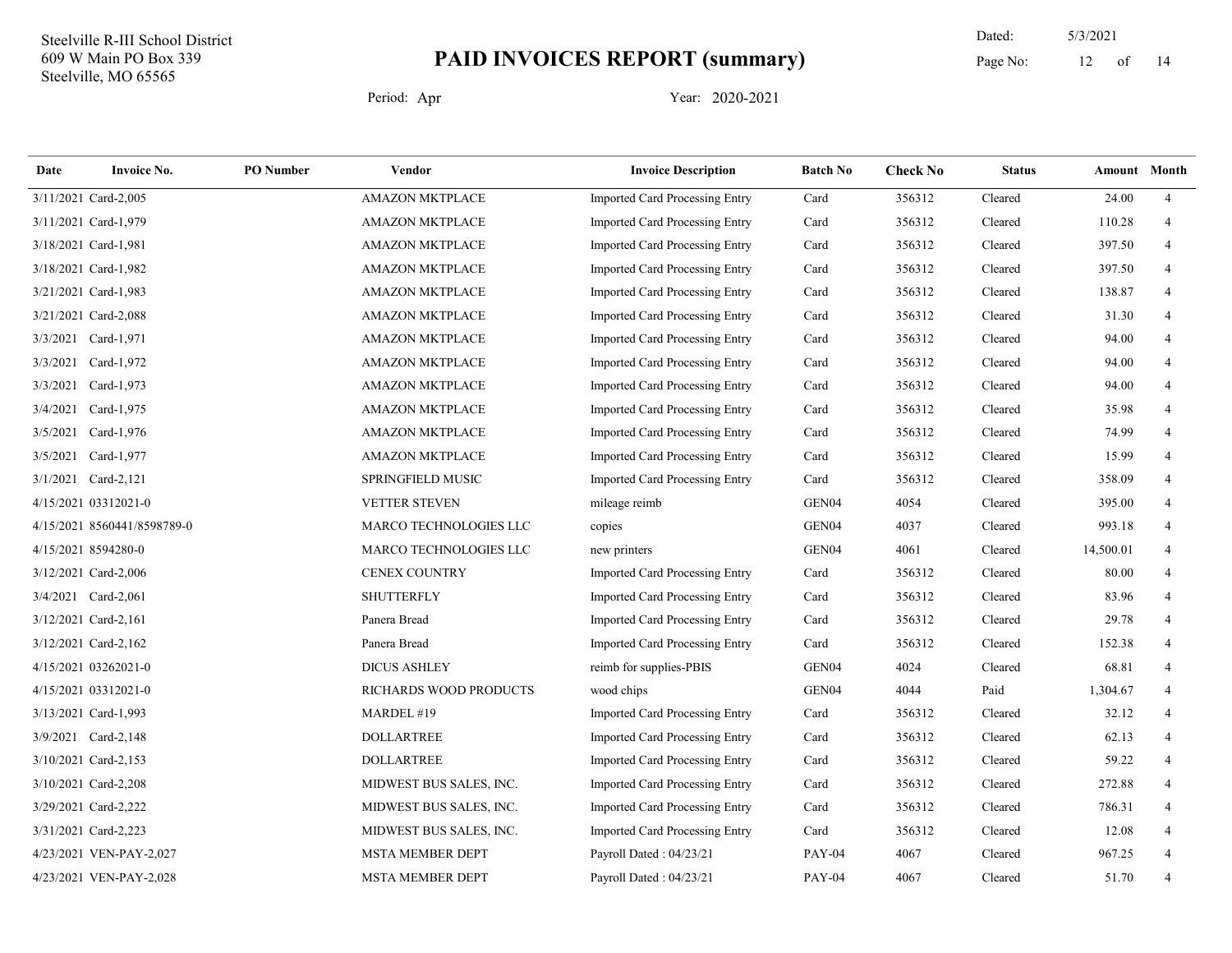14 Dated: 5/3/2021 Page No: 13 of

| Date             | <b>Invoice No.</b>        | <b>PO</b> Number | Vendor                             | <b>Invoice Description</b>                    | <b>Batch No</b>   | <b>Check No</b> | <b>Status</b> | <b>Amount</b> Month |                |
|------------------|---------------------------|------------------|------------------------------------|-----------------------------------------------|-------------------|-----------------|---------------|---------------------|----------------|
|                  | 3/6/2021 Card-2,062       |                  | ADOBE CREATIVE CLOUD               | Imported Card Processing Entry                | Card              | 356312          | Cleared       | 19.99               | $\overline{4}$ |
|                  | 3/12/2021 Card-1,980      |                  | <b>EBAY</b>                        | <b>Imported Card Processing Entry</b>         | Card              | 356312          | Cleared       | 11.15               | $\overline{4}$ |
|                  | 3/22/2021 Card-1,984      |                  | <b>EBAY</b>                        | <b>Imported Card Processing Entry</b>         | Card              | 356312          | Cleared       | 87.84               |                |
|                  | 3/16/2021 Card-2,211      |                  | <b>EBAY</b>                        | Imported Card Processing Entry                | Card              | 356312          | Cleared       | 134.99              | 4              |
|                  | 3/25/2021 Card-2,217      |                  | <b>EBAY</b>                        | <b>Imported Card Processing Entry</b>         | Card              | 356312          | Cleared       | 49.50               | 4              |
|                  | 3/25/2021 Card-2,218      |                  | <b>EBAY</b>                        | Imported Card Processing Entry                | Card              | 356312          | Cleared       | 67.95               | $\overline{4}$ |
|                  | 3/26/2021 Card-2,219      |                  | EBAY                               | Imported Card Processing Entry                | Card              | 356312          | Cleared       | 112.97              | 4              |
|                  | 3/18/2021 Card-2,016      |                  | JOHNSTONE SUPPLY ROLLA             | <b>Imported Card Processing Entry</b>         | Card              | 356312          | Cleared       | 14.39               | 4              |
|                  | 3/1/2021 Card-2,053       |                  | <b>MOASSP</b>                      | Imported Card Processing Entry                | Card              | 356312          | Cleared       | 289.00              | 4              |
|                  | 4/15/2021 04142021-0      |                  | G & P CONSULTING LLC               | hvac parts                                    | GEN <sub>04</sub> | 4030            | Cleared       | 1,961.10            | 4              |
|                  | 4/15/2021 03052021-0      |                  | DROP N LOAD SERVICES               | dumpster rental                               | GEN <sub>04</sub> | 4026            | Cleared       | 265.00              | 4              |
|                  | 3/12/2021 Card-2,163      |                  | PRICE CUTTER EXPRESS 1             | Imported Card Processing Entry                | Card              | 356312          | Cleared       | 81.37               | $\overline{4}$ |
|                  | 4/15/2021 cc-1210326564-0 |                  | ALPHA MEDIA FARMINGTON             | advertising-girls/boys basketball             | GEN <sub>04</sub> | 4011            | Cleared       | 237.60              | 4              |
|                  | 4/15/2021 03312021-0      |                  | STEFFANIE ROGERS                   | kept scorebook for boys/girls basketball      | GEN04             | 4048            | Cleared       | 495.00              | 4              |
| 4/15/2021 2101-0 |                           |                  | <b>INSTRUMENTALIST AWARDS LLC</b>  | sousa & choral certificate                    | GEN <sub>04</sub> | 1260            | Paid          | 15.00               | $\overline{4}$ |
|                  | 3/1/2021 Card-1,945       |                  | <b>EAST OFFICE</b>                 | Imported Card Processing Entry                | Card              | 356312          | Cleared       | 35.72               |                |
|                  | 4/15/2021 03242021-0      |                  | <b>BILLINGSLEY LOGAN</b>           | hereford reimb & animal sci supplies<br>reimb | GEN04             | 1257            | Paid          | 431.07              | $\overline{4}$ |
|                  | 3/30/2021 Card-2,197      |                  | HARBOR FREIGHT TOOLS               | Imported Card Processing Entry                | Card              | 356312          | Cleared       | 89.91               | $\overline{4}$ |
| 4/15/2021 2174-0 |                           |                  | RESEARCH TO PRACTICE INC           | speech/languarge therapy services             | GEN <sub>04</sub> | 4043            | Cleared       | 15,102.50           | 4              |
|                  | 4/15/2021 03242021-0      |                  | <b>RONNIE COLE</b>                 | hampshire gilt                                | GEN04             | 1263            | Cleared       | 300.00              | 4              |
|                  | 3/5/2021 Card-1,978       |                  | <b>ASSET GENIE</b>                 | Imported Card Processing Entry                | Card              | 356312          | Cleared       | 178.70              | 4              |
|                  | 3/26/2021 Card-1,988      |                  | <b>ASSET GENIE</b>                 | Imported Card Processing Entry                | Card              | 356312          | Cleared       | 199.25              | 4              |
|                  | 3/26/2021 Card-1,989      |                  | <b>ASSET GENIE</b>                 | Imported Card Processing Entry                | Card              | 356312          | Cleared       | 199.25              | $\overline{4}$ |
|                  | 3/17/2021 Card-2,040      |                  | <b>BEEHIVE FLORIST &amp; GIFTS</b> | Imported Card Processing Entry                | Card              | 356312          | Cleared       | 39.43               | 4              |
|                  | 3/6/2021 Card-2,064       |                  | IN WELLS VETERINARY SERV           | Imported Card Processing Entry                | Card              | 356312          | Cleared       | 70.70               | $\overline{4}$ |
|                  | 3/11/2021 Card-2,159      |                  | CHICK-FIL-A                        | Imported Card Processing Entry                | Card              | 356312          | Cleared       | 156.45              | 4              |
|                  | 3/12/2021 Card-2,164      |                  | <b>QDOBA</b>                       | Imported Card Processing Entry                | Card              | 356312          | Cleared       | 140.30              | 4              |
|                  | 3/12/2021 Card-2,167      |                  | TST BLACK SHEEP                    | Imported Card Processing Entry                | Card              | 356312          | Cleared       | 353.22              | $\overline{4}$ |
|                  | 3/16/2021 Card-2,171      |                  | MOLLY'S CUSTOM SILVER              | Imported Card Processing Entry                | Card              | 356312          | Cleared       | 978.67              | $\overline{4}$ |
|                  | 3/16/2021 Card-2,174      |                  | WPY XAN BARKSDALE BASEBAL          | <b>Imported Card Processing Entry</b>         | Card              | 356312          | Cleared       | 80.77               | $\overline{4}$ |